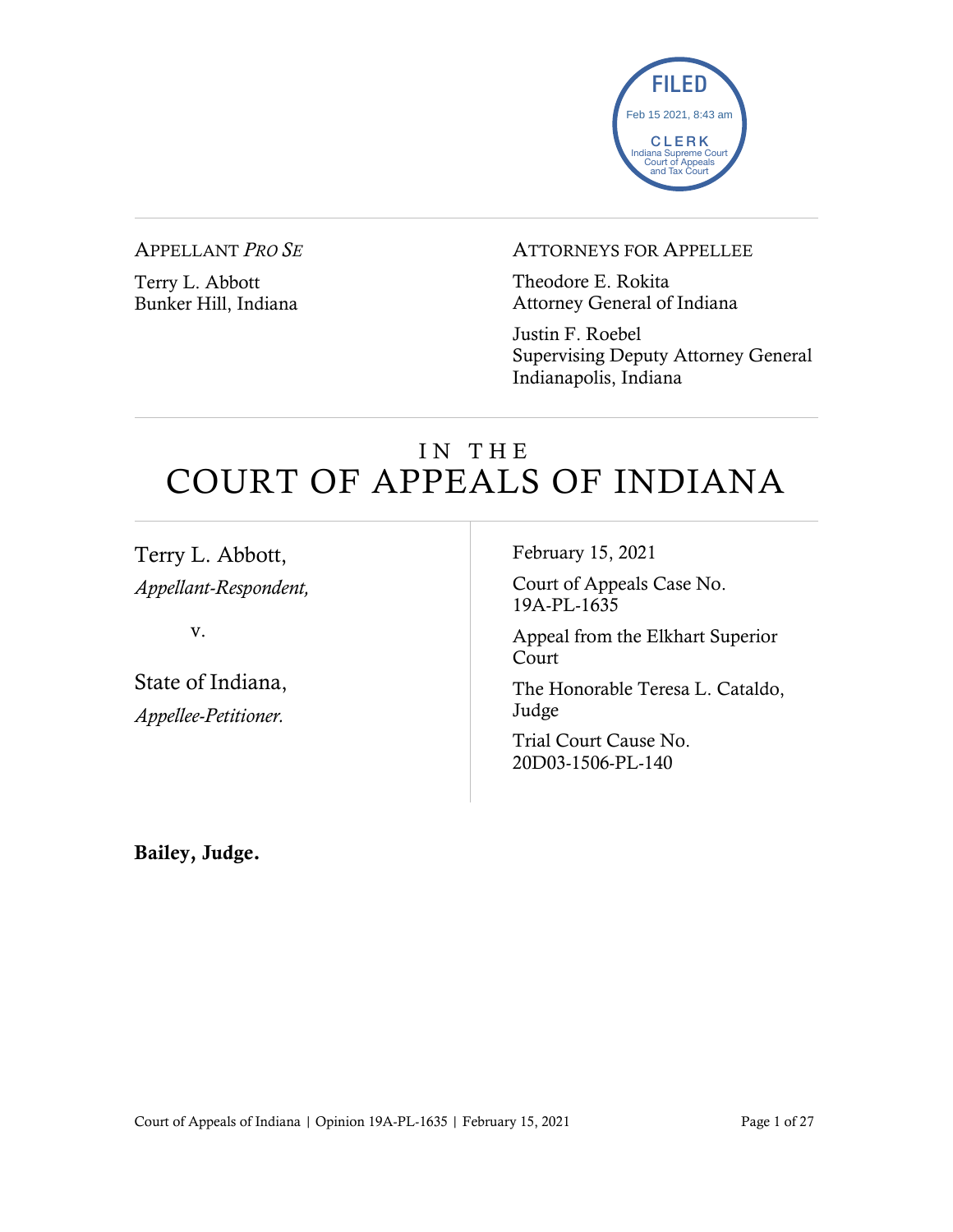## Case Summary

- [1] The State filed a civil forfeiture action concerning four firearms and more than \$9,000 in cash found at the residence of Terry L. Abbott ("Abbott") during the execution of a search warrant. The bulk of the cash—\$6,760—was found on Abbott's person, in the pocket of his pants. Abbott claimed that he lawfully obtained the cash in his pocket and that he possessed the cash on his person because he intended to purchase a motorcycle on the day of the search. Abbott initially hired a lawyer. However, without access to the cash, Abbott could not pay legal fees and the court allowed Abbott's lawyer to withdraw. Abbott then requested the appointment of counsel at public expense. The court denied the request, determining that Abbott was ineligible under the pertinent statutes. Even though there were thousands of dollars in seized funds available to hire a lawyer, Abbott was unrepresented for the remainder of the proceedings.
- [2] The State sought summary judgment, designating evidence that Abbott was engaged in drug dealing. Although Abbott disclaimed interest in the firearms and \$11 of the cash, Abbott designated evidence showing a lawful source of the cash in his pocket and a lawful intended use for that cash. Despite Abbott's designated evidence regarding the bulk of the *res*, the court granted summary judgment to the State. Abbott then pursued this appeal *pro se*. In doing so, Abbott alleged that he was indigent and he unsuccessfully sought a transcript at public expense. On appeal, Abbott argues that the court erred in granting summary judgment. Abbott also asserts that the trial court improperly denied his request for appointed counsel.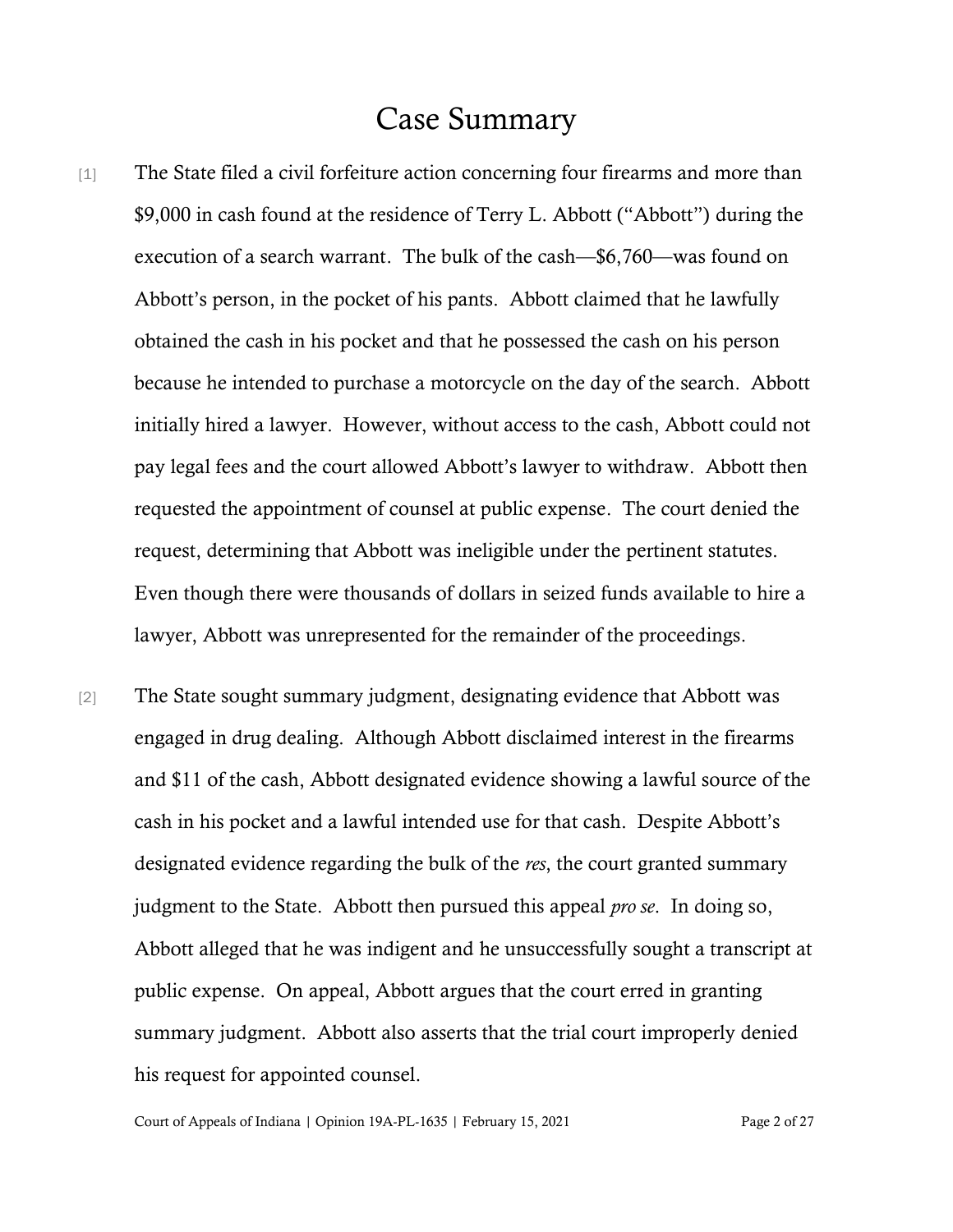[3] Because there are material issues of fact regarding a nexus between the seized cash and criminal activity, we conclude that the trial court erred in granting summary judgment as to the bulk of the cash. Turning to Abbott's request for appointed counsel, we conclude that Abbott failed to show his entitlement to counsel at public expense. However, under the circumstances—where the bulk of the *res* was removed from Abbott's pocket and he made a plausible claim to that cash—we conclude that Abbott should be permitted to use the *res* to pay for a lawyer, a transcript, and other expenses for his defense. We ultimately affirm summary judgment as to all property other than \$8,923 in cash. We otherwise reverse and remand for further proceedings consistent with this opinion.

## Facts and Procedural History

[4] On June 1, 2015, the State filed this *in rem* action seeking the forfeiture of four firearms and \$9,184 in cash found during the execution of a search warrant at Abbott's residence. Although Abbott was initially represented, his counsel moved to withdraw in part because Abbott had failed to pay legal fees. 1 The court granted the motion to withdraw in November 2015. The State eventually filed a motion for summary judgment on July 30, 2018. 2 Abbott alleged that he

 $<sup>1</sup>$  Although certain filings below were not provided on appeal, we located the documents through the</sup> Odyssey system. *See* Ind. Appellate Rule 27 ("The Record on Appeal shall consist of the Clerk's Record and all proceedings before the trial court . . . whether or not transcribed or transmitted to the Court on Appeal.").

 $2$  At one point, the trial court issued a notice under Trial Rule 41(E) for failure to prosecute. The State responded by filing a Motion to Retain on Active Docket, asserting that "[t]he criminal matter relative to the [instant case] is no longer pending and the State will be filing a Motion for Summary Judgment to resolve this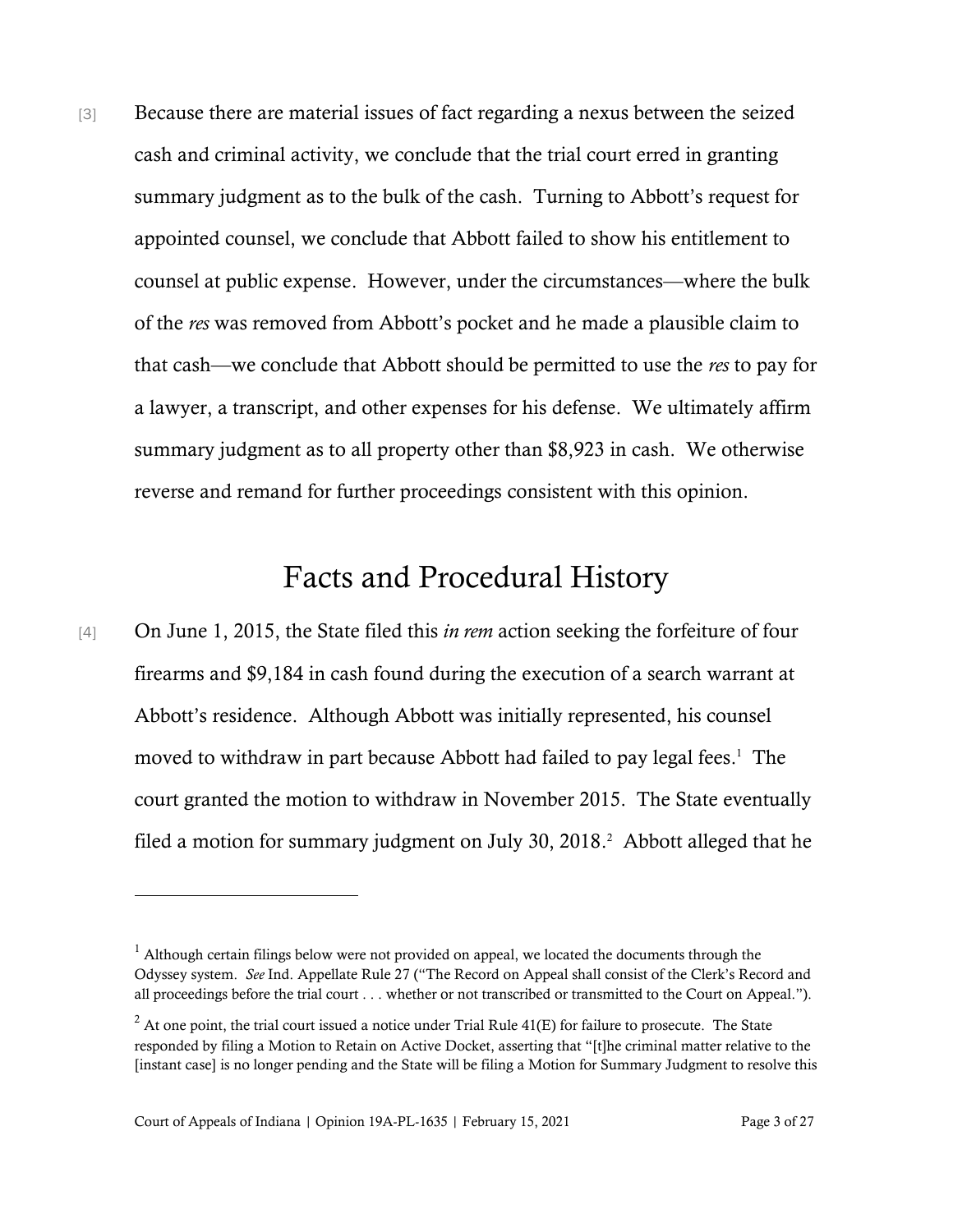was indigent and he requested the appointment of counsel at public expense. The trial court denied Abbott's request, determining that, *inter alia*, Abbott's "likelihood of prevailing on the merits is slim[.]" Appellant's App. Vol. 2 at 14.

[5] In support of its motion for summary judgment, the State designated evidence that Abbott was suspected of dealing drugs in 2015. The evidence showed that the police conducted two controlled buys, acquiring methamphetamine and narcotics from Abbott. The police then obtained a warrant to search Abbott's residence. During the execution of the warrant, the police found four firearms and a variety of drugs, including methamphetamine, marijuana, and MDMA pills. The police also found \$9,184 in cash. Of that cash, \$6,760 was found in the pocket of Abbott's pants. More than \$2,000 of the cash—of which \$250 was documented as "drug buy" money—was found in a safe in Abbott's bedroom. In the basement, \$11 of the cash was found in a bag commingled with pills. Abbott was arrested and eventually convicted of several offenses, including Dealing in Methamphetamine and Dealing in a Controlled Substance. A later investigation led to a separate criminal case, the outcome of which is unclear.

matter." The trial court granted the State's motion in December 2016. However, the State did not file a motion for summary judgment until July 2018. The record does not disclose a reason for the State's eighteen-month delay in filing its motion for summary judgment. This sort of delay is troubling because delays in forfeiture proceedings "mirror[] the concern of undue delay encompassed in [a criminal defendant's] right to a speedy trial[.]" *United States. v. Eight Thousand Eight Hundred & Fifty Dollars (\$8,850)*, 461 U.S. 555, 564 (1983). Indeed, when forfeiture proceedings are delayed, "there is a due process violation at some point." *United States v. Banco Cafetero Panama*, 797 F.2d 1154, 1163 (2d Cir. 1986). In any case, because Abbott has not alleged that the delay violated his right to due process, we need not further address this issue.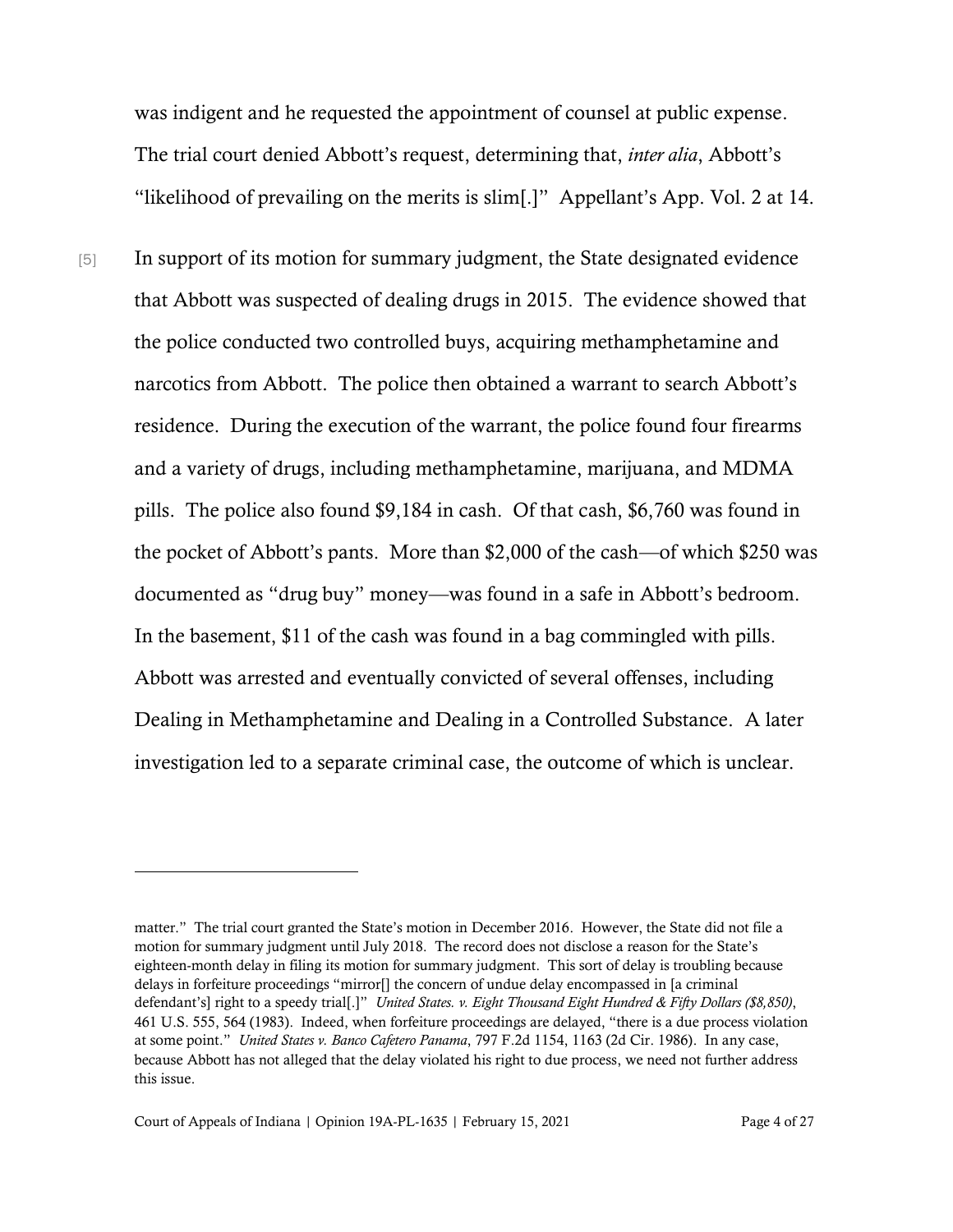- [6] Abbott designated evidence in response to the State's motion for summary judgment. Among the designated evidence is an affidavit in which Abbott averred that "[t]he \$6,760.00 that was in my pants pocket . . . was lawfully obtained. The funds were intended to be used to purchase a motorcycle the day of my arrest" and "complications with the title for the motorcycle coupled with haggling over the sale price postponed the sale. I had simple [*sic*] not removed the money from my pocket." *Id.* at 34. Abbott further averred that he had been employed leading up to his arrest. He designated tax documents from 2015 showing two sources of lawful wages that collectively exceeded \$20,000.
- [7] After Abbott had filed his written response and designation of evidence, the court held an evidentiary hearing on April 9, 2019, the transcript of which is not included on appeal. On June 25, 2019, the court granted the State's motion for summary judgment. In its order, the trial court made the following remarks:

In his Affidavit, [Abbott] simply asserted that the money (\$6,760.00) he had in his pants pocket when he was arrested was set aside for the purchase of a motorcycle. He did not, however, set out contrary facts or evidence that create a genuine issue as to where the money in [his] pants pocket came from so as to contradict the State's overwhelming designated evidence that the currency was used in the course of, intended for use in the course of, derived from or realized through [Abbott's] criminal conduct. Even though [Abbott] produced copies of W-2 forms for 2015 showing that he earned money from work at Forest River and Gulf Stream, he did not in any way connect those earnings to the cash found on his person on the date of his arrest. In other words, [Abbott] did not present evidence sufficient to create a genuine issue of fact as to the source of the money found on his person when he was arrested.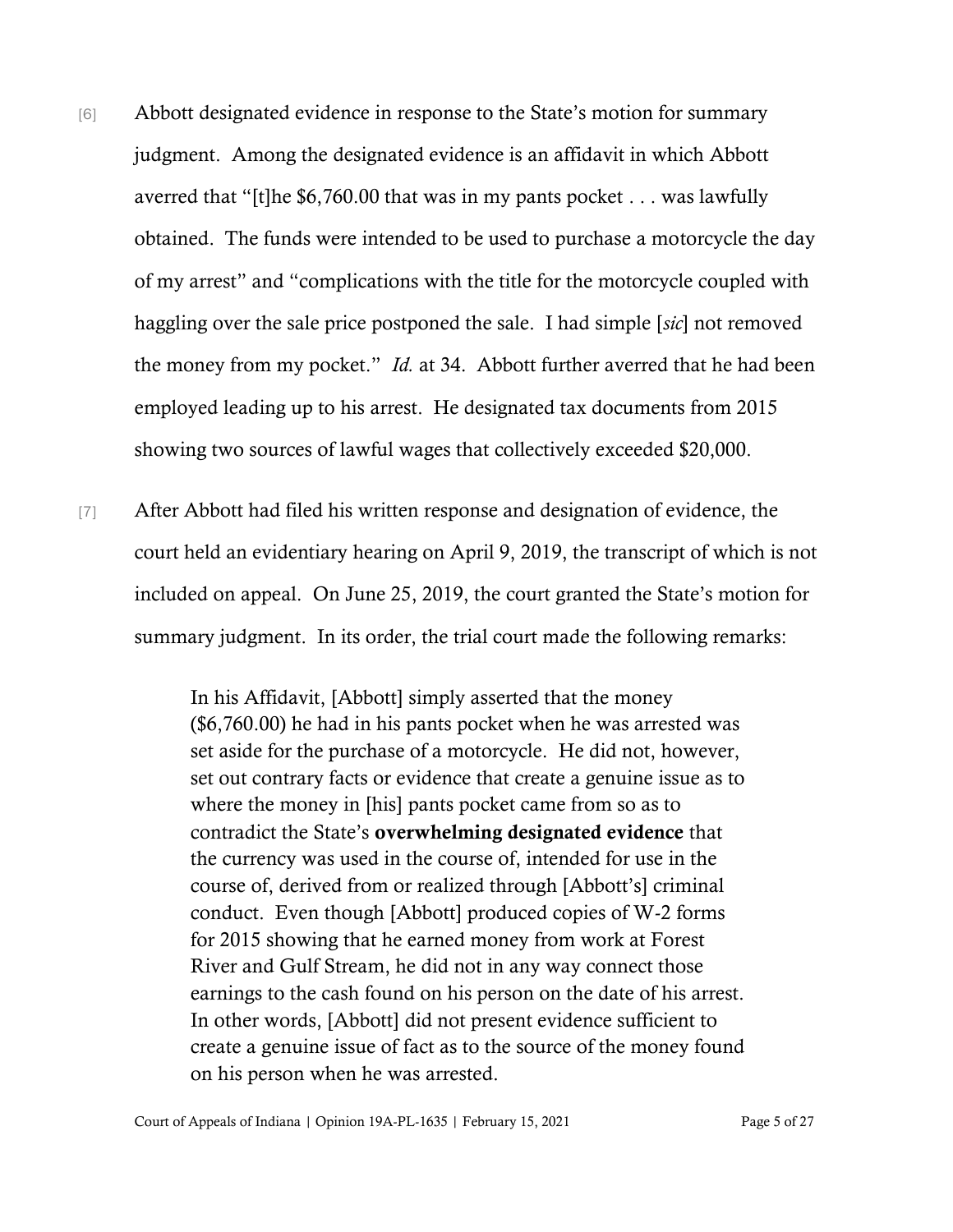*Id.* at 26-27 (emphasis added).

[8] Abbott appealed. On appeal, Abbott asserted that he was indigent and filed a motion seeking to obtain a transcript at public expense. This Court denied Abbott's motion but allowed him to proceed on appeal without a transcript.<sup>3</sup>

# Discussion and Decision

### Summary Judgment

### Standard of Review

[9] We review *de novo* a ruling on summary judgment. *Kenworth of Indianapolis, Inc. v. Seventy-Seven Ltd.*, 134 N.E.3d 370, 376 (Ind. 2019). Summary judgment is proper "if the designated evidentiary matter shows that there is no genuine issue as to any material fact and that the moving party is entitled to a judgment as a matter of law." Ind. Trial Rule 56(C). "A fact is 'material' if its resolution would affect the outcome of the case, and an issue is 'genuine' if a trier of fact is required to resolve the parties' differing accounts of the truth, or if the undisputed material facts support conflicting reasonable inferences." *Hughley v.* 

<sup>&</sup>lt;sup>3</sup> The State argues that Abbott waived his challenge to summary judgment by failing to obtain a transcript. As we discuss herein, Abbott should have been able to use the *res* to pay for a transcript. In any case, whenever possible, we prefer to resolve cases on the merits instead of on procedural grounds like waiver. *Pierce v. State*, 29 N.E.3d 1258, 1267 (Ind. 2015). Here, Abbott's Appendix contains his written designations of evidence and, as we explain below, that evidence shows a genuine issue of material fact. Moreover, that genuine issue of material fact would persist regardless of additional evidence. Thus, although we encourage litigants to provide a complete evidentiary transcript, we have not been impeded in our review of this case.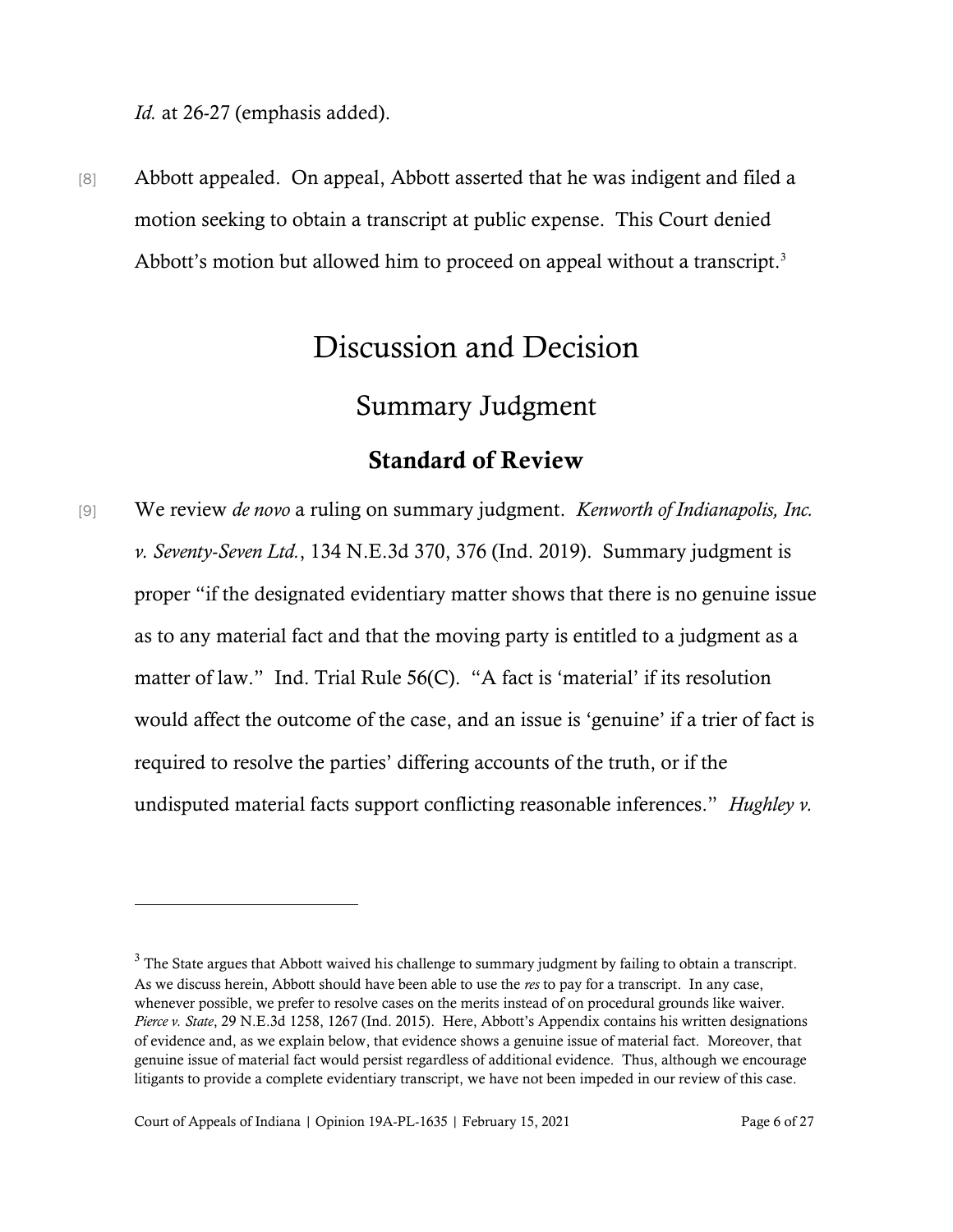*State*, 15 N.E.3d 1000, 1003 (Ind. 2014) (quoting *Williams v. Tharp*, 914 N.E.2d 756, 761 (Ind. 2009)).

- [10] The initial burden is on the movant to demonstrate the absence of any genuine issue of material fact, "at which point the burden shifts to the non-movant to 'come forward with contrary evidence' showing an issue for the trier of fact." *Id.* (quoting *Williams*, 914 N.E.2d at 762). Under this standard, summary judgment may be precluded "by as little as a non-movant's 'mere designation of a self-serving affidavit.'" *Id.* (quoting *Deuitch v. Fleming*, 746 N.E.2d 993, 1000 (Ind. Ct. App. 2001), *trans. denied*). Indeed, by adopting this standard, "Indiana consciously errs on the side of letting marginal cases proceed to trial on the merits, rather than risk short-circuiting meritorious claims." *Id.* at 1004.
- [11] In conducting appellate review, we view the designated evidence in a light most favorable to the non-movant. *Murray v. Indianapolis Pub. Schs.*, 128 N.E.3d 450, 452 (Ind. 2019). Moreover, although the non-movant "has the burden on appeal of persuading us that the grant of summary judgment was erroneous, we carefully assess the trial court's decision to ensure that he was not improperly denied his day in court." *Hughley*, 15 N.E.3d at 1003 (quoting *McSwane v. Bloomington Hosp. & Healthcare Sys.*, 916 N.E.2d 906, 909-10 (Ind. 2009)).

### Merits

[12] "Civil forfeiture is a device, a legal fiction, authorizing legal action against inanimate objects for participation in alleged criminal activity, regardless of whether the property owner is proven guilty of a crime—or even charged with a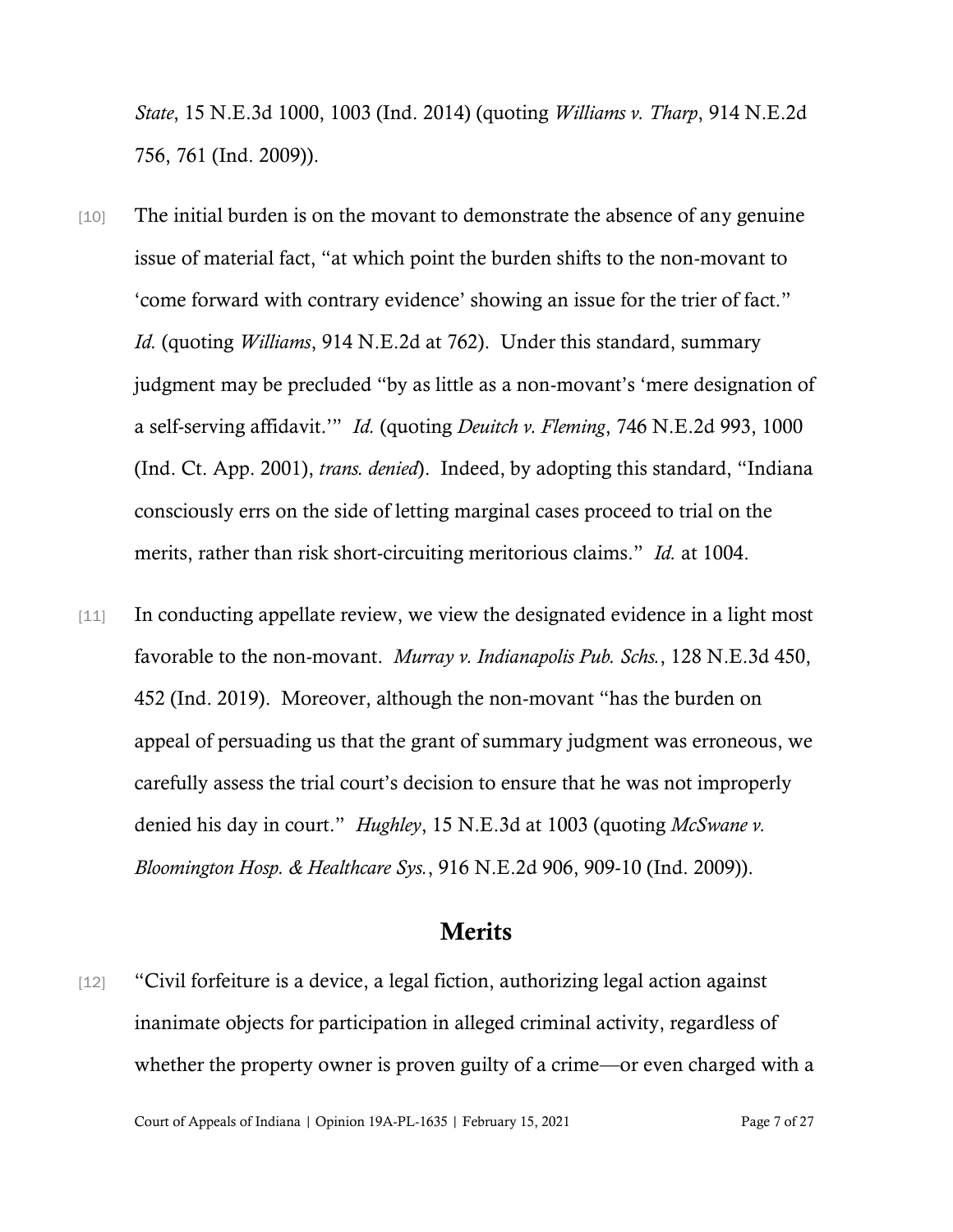crime." *Serrano v. State*, 946 N.E.2d 1139, 1140 (Ind. 2011). In seeking summary judgment, the State sought forfeiture under Indiana Code Chapter 34- 24-2. *See* Br. of Appellee at 18 (clarifying the statutory basis for the State's motion for summary judgment). To prevail under that Chapter, the State had the burden of showing that the seized property was "used in the course of, intended for use in the course of, derived from, or realized through" criminal conduct constituting Corrupt Business Influence. I.C. § 34-24-2-2(d).

- [13] Notably, Abbott conceded below that "he is not seeking entitlement or return of any of the firearms" seized from his residence. Appellant's App. Vol. 2 at 56. We therefore affirm summary judgment as to those unchallenged items and focus on the \$9,184 in cash. As to that *res*, Abbott disclaimed interest in the \$11 found commingled with pills and he has not presented a cogent argument concerning the \$250 of documented "drug buy" money. Thus, we decline to reverse summary judgment as to \$261 and hereafter regard the *res* as \$8,923. 4
- [14] In seeking summary judgment, the State claimed entitlement to the *res* because the cash was connected to criminal drug-dealing activities. Assuming without deciding that the State met its initial burden, Abbott designated evidence that he lawfully obtained \$6,760 of the *res*. By doing so, he created a genuine issue of

<sup>4</sup> In its complaint, the State listed the cash as a single line item. *See* Appellee's App. Vol. 2 at 2-5. Apart from the \$261, we ultimately regard the cash as a single *res* in analyzing the propriety of summary judgment. Moreover, even if we were to explore a dollar-by-dollar approach to summary judgment, we note that (1) we conclude herein that a genuine issue of material fact precludes summary judgment as to the bulk of the cash and (2) this Court need not address *de minimis* sums on appeal. *See, e.g.*, *D & M Healthcare, Inc. v. Kernan*, 800 N.E.2d 898, 900 (Ind. 2009) (discussing and applying the "practical doctrine" of *de minimis non curat lex*).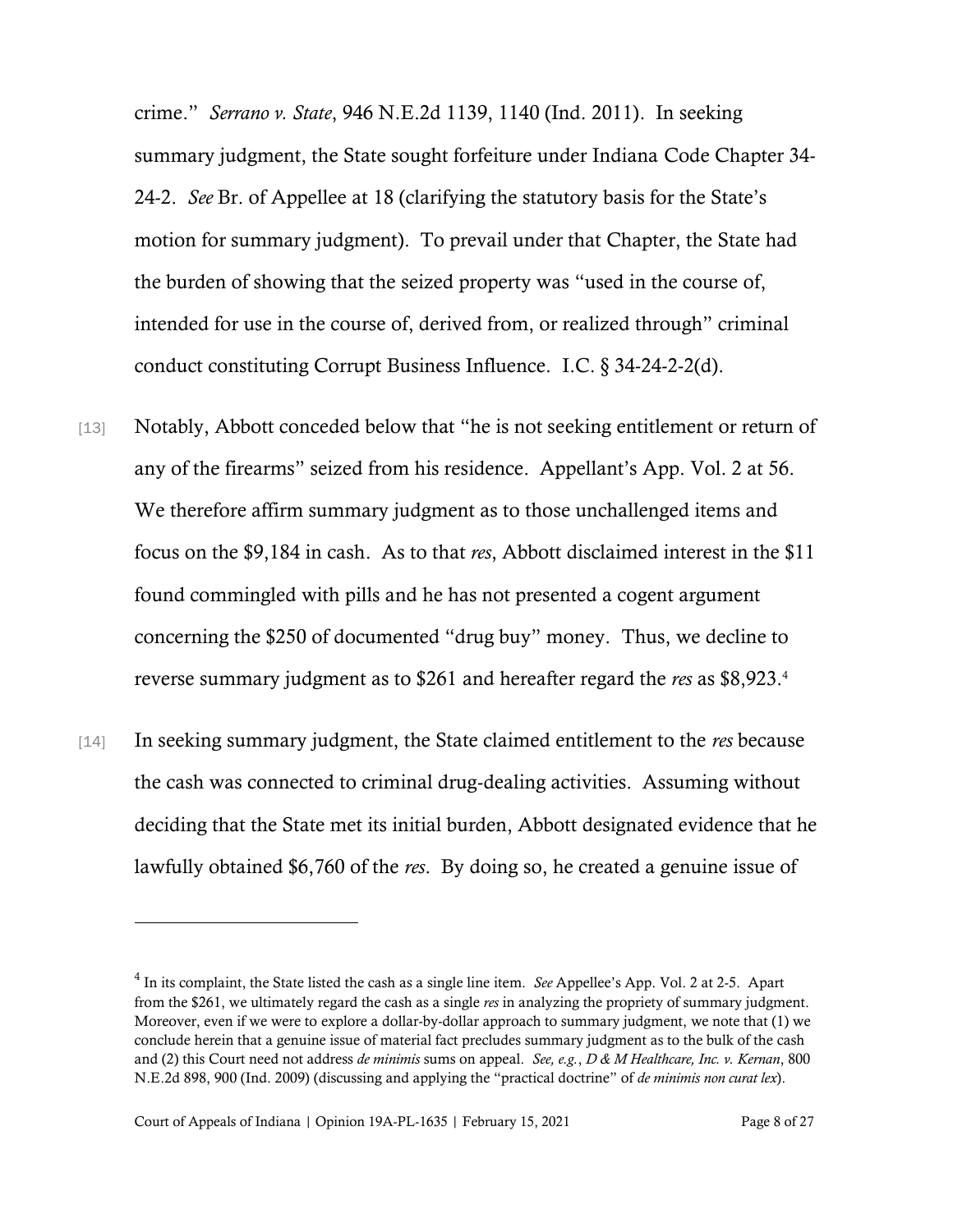material fact as to whether the *res* was "derived from," "realized through," or "used in the course of" criminal conduct. I.C. § 34-24-2-2. That leaves only whether the *res* was "intended for use in the course of" criminal conduct. *Id.* 

- [15] Critically, Abbott averred that he intended to use the \$6,760 found in his pocket to purchase a motorcycle. It is inherently lawful to purchase a motorcycle. The State argues that "even lawfully obtained property intended for a legal purchase would be subject to forfeiture if the purchase was related to [Abbott's] ongoing illegal drug dealing business." Br. of Appellee at 19. According to the State, "[a] reasonable inference, which Abbott never denied, is that any new vehicle would have been used to transport or deliver drugs." *Id.* The State directs us to *Hughley*, where a defendant specifically averred that a seized vehicle had no relationship to unlawful activity. 15 N.E.3d at 1004. The State suggests that Abbott should have been more specific as to his intended use of a motorcycle.
- [16] Notably, however, "conflicting inferences . . . preclude summary judgment." *Id.* at 1004 n.1. Here, there is designated evidence that Abbott intended to use lawfully acquired cash to purchase a motorcycle. Although the State contends that a reasonable fact-finder could infer that a motorcycle would have been used for drug dealing, a fact-finder could instead infer that a motorcycle would have been used for personal transportation. Thus, the designated evidence supports conflicting inferences as to the intended use of the \$6,760 in Abbott's pocket.
- [17] Ultimately, Abbott's affidavit created a genuine issue of material fact as to the State's entitlement to the *res*. We therefore conclude that the trial court

Court of Appeals of Indiana | Opinion 19A-PL-1635 | February 15, 2021 Page 9 of 27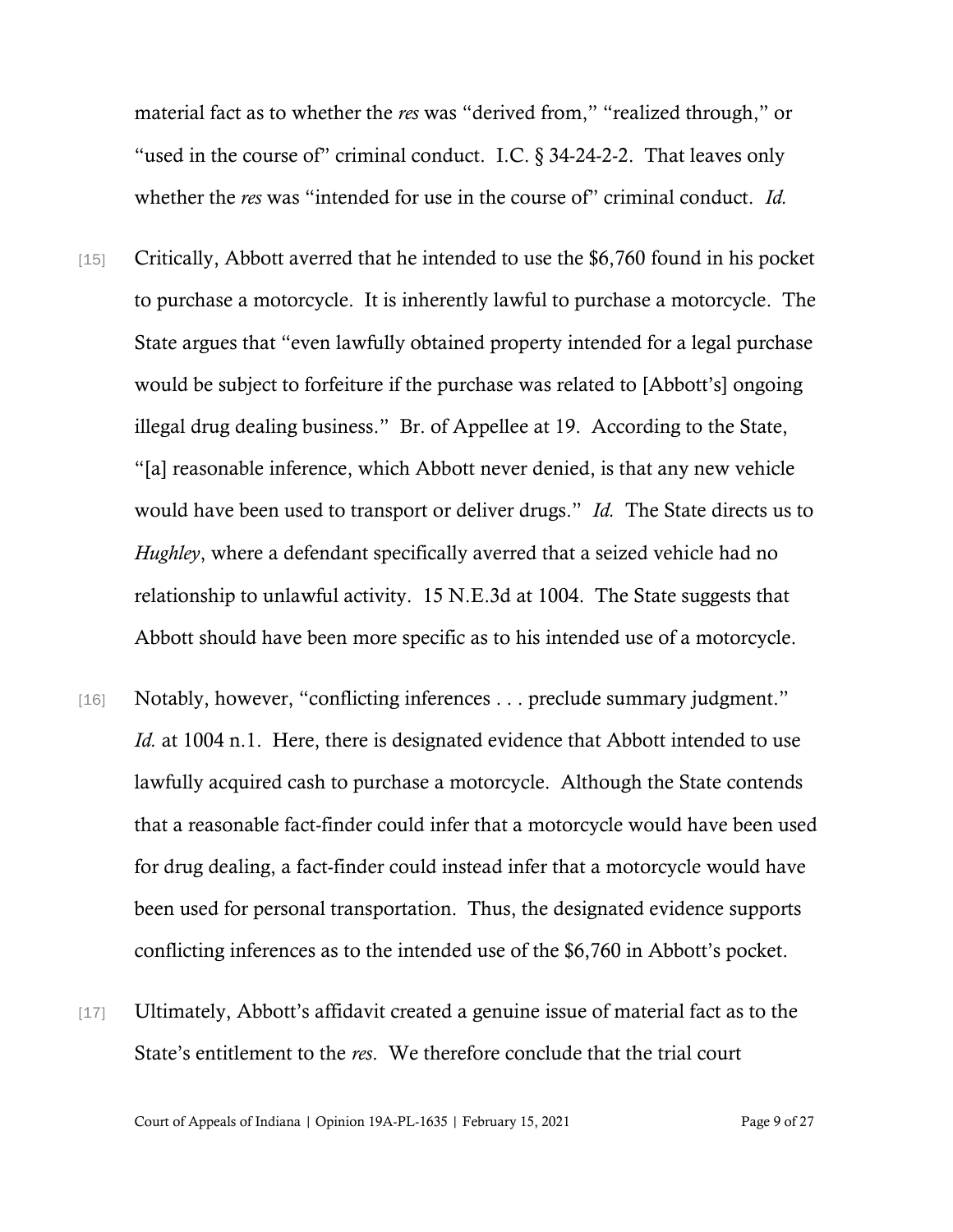improperly granted summary judgment and we reverse and remand for further proceedings regarding the *res*. In so concluding, we note that forfeitures are not favored and should be enforced only when within the letter and the spirit of the law. *Hughley,* 15 N.E.3d at 1005. We further note that "[e]nsuring that parties are not prematurely denied their day in court is always important, but it is especially vital before exacting criminal-like penalties" through civil forfeiture. *Id.* We therefore express concern that the trial court characterized the State's designated evidence as "overwhelming." Appellant's App. Vol. 2 at 27. We remind courts that "weighing [evidence]—no matter how decisively the scales may seem to tip—[is] a matter for trial, not summary judgment." *Hughley*, 15 N.E.3d at 1005-06. Moreover, we also remind courts that the non-movant may avoid summary judgment through as little as a self-serving affidavit, "regardless of whether [the non-movant] would likely prevail at trial." *Id.* at 1002. 5

## Procurement of Counsel

[18] Having concluded that further proceedings are required, we turn to Abbott's contention that the court erred by denying his request for appointed counsel.

 $<sup>5</sup>$  It seems that the court was relying on Indiana Code Section 34-24-1-1(d), which provides that money found</sup> near a person attempting to commit certain offenses "shall be admitted into evidence in an action under [that Chapter] as prima facie evidence that the money. . . is property that has been used or was to have been used to facilitate the violation of a criminal statute or is the proceeds of the violation of a criminal statute[.]" The State has clarified that it was seeking summary judgment under a different Chapter. In any case, this statute helps only to establish a prima facie case. "[T]he prima facie case is only the beginning of the story—it merely shifts the burden to [the defendant], as the non-movant, to raise a 'genuine issue of material fact'" precluding summary judgment. *Hughley*, 15 N.E.3d at 1004 (quoting *Williams*, 914 N.E.2d at 761-62).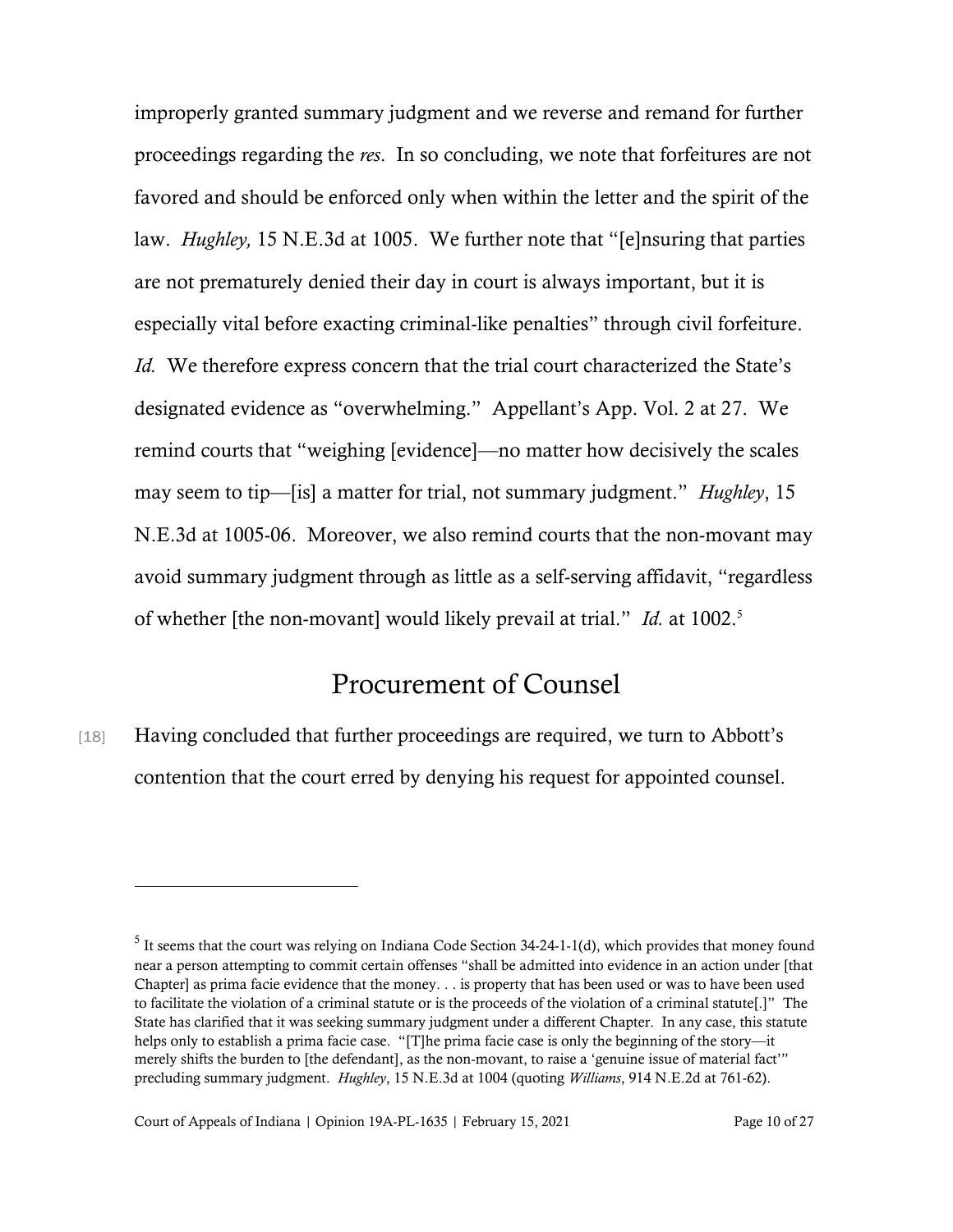- [19] "[F]orfeitures are civil actions," *Hughley*, 15 N.E.3d at 1005, and there is generally no absolute right to appointed counsel in a civil action, *In re G.P.*, 4 N.E.3d 1158, 1163-64 (Ind. 2014); *see Lassiter v. Dep't of Soc. Servs. of Durham Cnty., N.C.*, 452 U.S. 18, 26-27 (1981) (noting that principles of due process generally afford a litigant the right to appointed counsel "only when, if he loses, he may be deprived of his physical liberty"). Even when a litigant does not have an absolute right to appointed counsel, Indiana Code Section 34-10-1-1 provides that an indigent person "may apply to the court . . . for leave to prosecute or defend as an indigent person." If the court is satisfied that the person does not have sufficient means to prosecute or defend the action, the court: "(1) shall admit the applicant to prosecute or defend as an indigent person; and (2) may, under exceptional circumstances, assign an attorney to defend or prosecute the cause." Ind. Code  $\S$  34-10-1-2(b). In determining whether to appoint counsel, "[t]he factors that a court may consider" include "(1) [t]he likelihood of the applicant prevailing on the merits of the applicant's claim or defense[; and] (2) [t]he applicant's ability to investigate and present the applicant's claims or defenses without an attorney, given the type and complexity of the facts and legal issues in the action." I.C  $\S$  34-10-1-2(c). Moreover, Indiana Code Section 34-10-1-2(d) specifies that the court "shall deny" the application for appointed counsel if the court determines that "[t]he applicant is unlikely to prevail on the applicant's claim or defense."
- [20] Here, Abbott applied for counsel under the foregoing statutes and the court denied Abbott's request. In reviewing the request, the court analyzed Abbott's

Court of Appeals of Indiana | Opinion 19A-PL-1635 | February 15, 2021 Page 11 of 27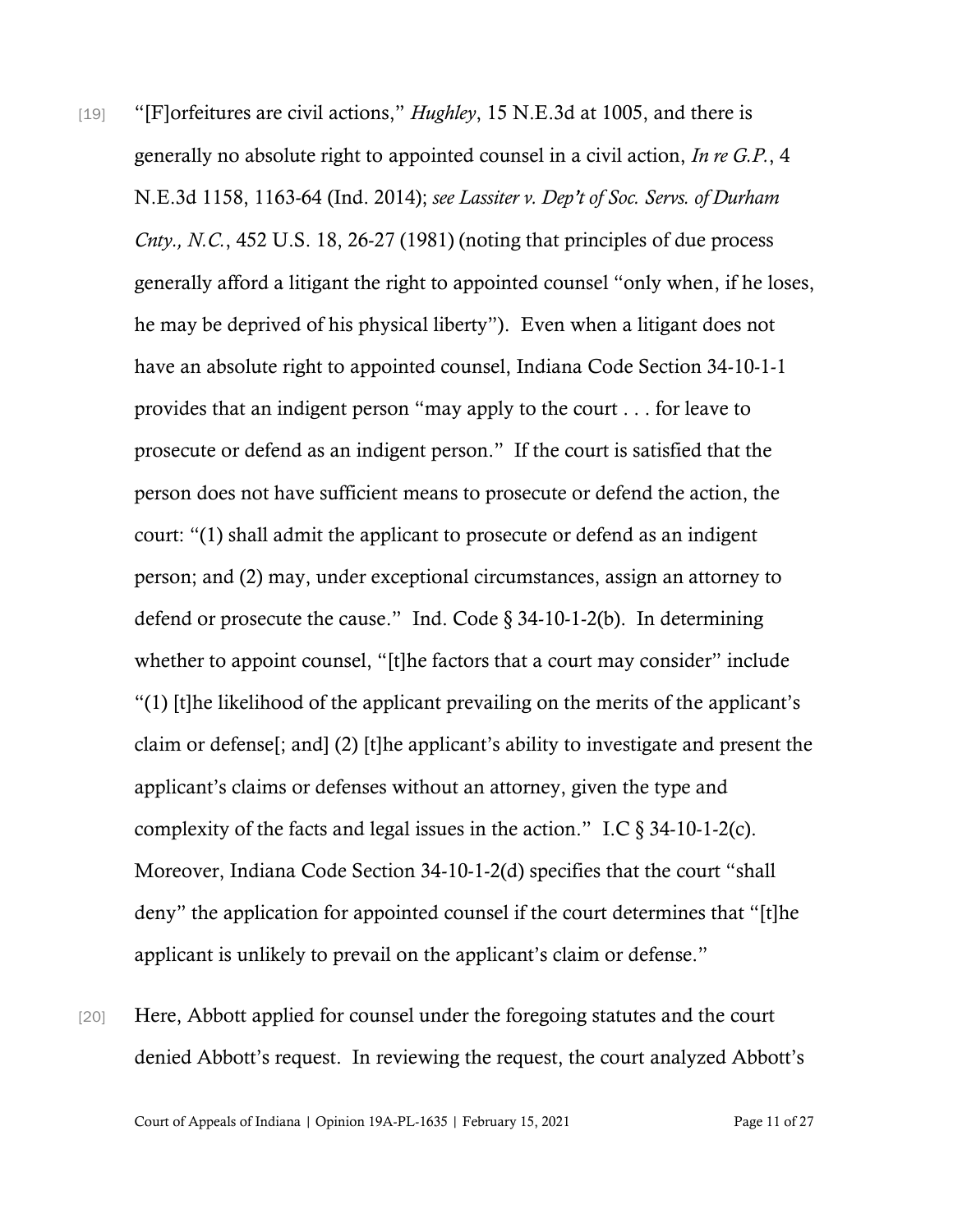likelihood of success on the merits. Yet, before ever analyzing a person's likelihood of a success, the court must first be "satisfied that [the] person . . . does not have sufficient means to . . . defend the action[.]" I.C. § 34-10-1-2(b). Indeed, this means-based inquiry precedes any other analysis. That makes sense, because our civil-appointment statutes are designed to help those who need help—not to give a free defense to someone who has the means to pay for one. Thus, if a person has the means, there is no need for any further inquiry*.* 6

[21] Critically, this proceeding concerns thousands of dollars seized from Abbott, including nearly \$7,000 found in his pocket. As to this cash, Abbott had a plausible explanation for possessing the cash. He also designated evidence indicating that the cash was derived from a lawful source. It is fundamental that the aim of a forfeiture proceeding is to determine whether private property

<sup>&</sup>lt;sup>6</sup> The dissent would reorder the inquiry, concluding that Abbott is not entitled to counsel at public expense because the trial court determined that he was unlikely to prevail. Yet, bypassing the primary means-based inquiry glides past the most fundamental, troubling issue presented in this appeal. That is, if a person has the funds to hire a lawyer, shouldn't the person be allowed to hire a lawyer if he wants one? As discussed herein, principles of justice require us to consider this nuanced issue of access to justice, however well developed.

Moreover, although the dissent suggests that this nuanced issue would warrant our consideration if the issue were more developed, we are not sure how much more developed this issue could be. Indeed, Abbott is a *pro*-*se* litigant and the issue is a *pro*-*se* litigant's lack of access to counsel. Waiting for further development would require waiting for the perfect *pro*-*se* litigant, one with extensive legal training who can point out the injustice created by both withholding the *res* and declining to appoint counsel. Meanwhile, other litigants would be left to defend their interests without counsel. Furthermore, we note that anyone represented by counsel would not have a stake in raising this issue because that litigant would already be represented.

In any case, even if we were to focus on the likelihood of success on the merits, the lack of access to counsel strongly tips the likelihood of success on the merits in the State's favor. The reality is that expecting a *pro*-*se* litigant with no legal training to defend a forfeiture action brought by not just any litigant—the State—is akin to throwing a spectator in the ring with a professional boxer. The fight would hardly be fair and the odds would surely be in the trained boxer's favor. For these reasons, the issue of likelihood of success is not dispositive.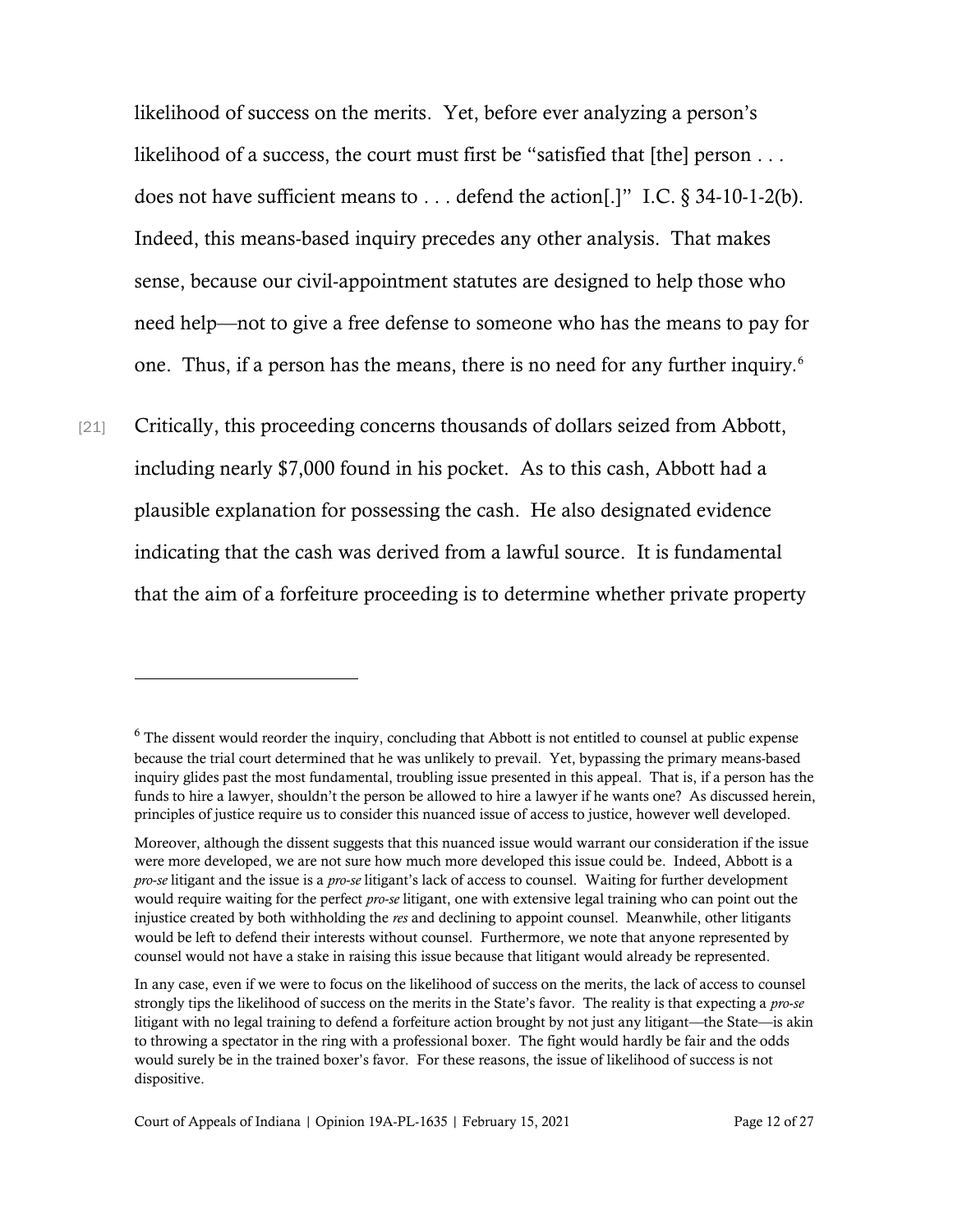should be forfeited to the State. It is equally fundamental that, with the burden of proof resting with the State, the private property belongs to the defendant until the State has proven otherwise. *See* I.C. § 34-24-2-2(d) (providing that, "[u]pon a showing by a preponderance of the evidence" of a nexus to criminal activity, the subject property "shall . . . [be] forfeited to the [S]tate").

- [22] Notably, whereas under federal forfeiture law, "title to property used to commit a crime (or otherwise 'traceable' to a crime) often passes to the [g]overnment at the instant the crime is planned or committed," *Luis v. United States*, 136 S. Ct. 1083, 1090 (2016) (plurality opinion), Indiana forfeiture law does not contain this type of title-shifting provision, *compare, e.g.*, 21 U.S.C. § 853(c), *with* I.C. art. 34-24. Furthermore, even under the federal approach, if seized property is untainted—that is, not connected with criminal activity—the property "belongs to the defendant, pure and simple." *Luis*, 136 S. Ct. at 1090 (plurality opinion) (noting that untainted property "differs from a robber's loot, a drug seller's cocaine, a burglar's tools, or other property associated with the planning, implementing, or concealing of a crime").
- Court of Appeals of Indiana | Opinion 19A-PL-1635 | February 15, 2021 Page 13 of 27 [23] Here, Abbott raised a plausible defense to forfeiture, asserting that the bulk of the *res* was untainted. We recognize that the State has a conditional interest in Abbott's cash, *i.e.*, an interest that turns on whether it prevails in the action. At the same time, the cash is still Abbott's. We therefore agree with the trial court that Abbott is not entitled to counsel at public expense—not because Abbott is unlikely to prevail, but because Abbott has the means to fund his own defense. *See Sholes v. Sholes*, 760 N.E.2d 156, 161 (Ind. 2001) (explaining that an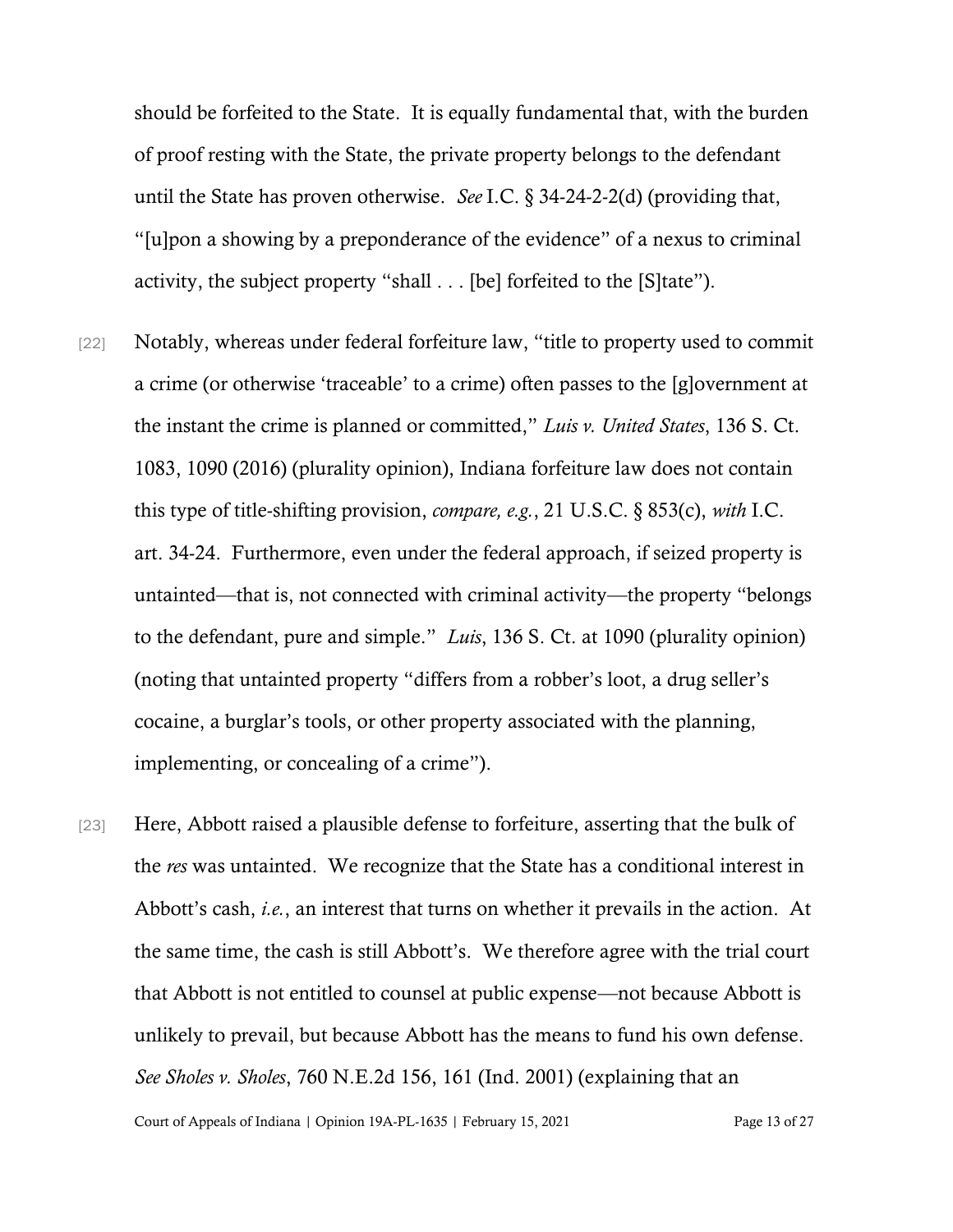indigency determination under Indiana Code Section 34-10-1-2 involves consideration of a person's disposable income "or other resources reasonably available to him" (quoting *Moore v. State*, 401 N.E.2d 676, 679 (Ind. 1980)); *see also Sabo v. Sabo*, 812 N.E.2d 238, 243 (Ind. Ct. App. 2004) (adhering to *Sholes*).

- [24] We find support in the purposes animating our civil-appointment statutes and forfeiture statutes. As to those purposes, our civil-appointment statutes exist to afford access to justice, which is a cause worthy of public expense. *See generally* I.C. § 34-10-1-2. Turning to civil forfeiture, our forfeiture statutes exist to ensure that criminals do not enjoy the fruits of their crimes. *See generally* I.C. art. 34-24. Moreover, under our forfeiture statutes, the State has an interest in private property only insofar as that property has a nexus to criminal activity. *See, e.g.*, I.C. §§ 34-24-1-4 & -2-2. In other words, if the private property lacks a nexus to criminal activity, the private property cannot be forfeited under the statutory scheme.
- [25] When examining these statutory purposes, it becomes evident just how peculiar it would be to exclude seized property from an indigency analysis in the context of forfeiture. Notably, excluding the *res* from an indigency analysis would work a windfall for the defendant who has a high likelihood of success, is appointed counsel, and then enjoys a defense at public expense. Indeed, this scenario does not work justice in the way intended by our civil-appointment statutes.
- [26] Moreover, because the State has an interest in private property only insofar as that property has a nexus to criminal activity, we cannot say that the State

Court of Appeals of Indiana | Opinion 19A-PL-1635 | February 15, 2021 Page 14 of 27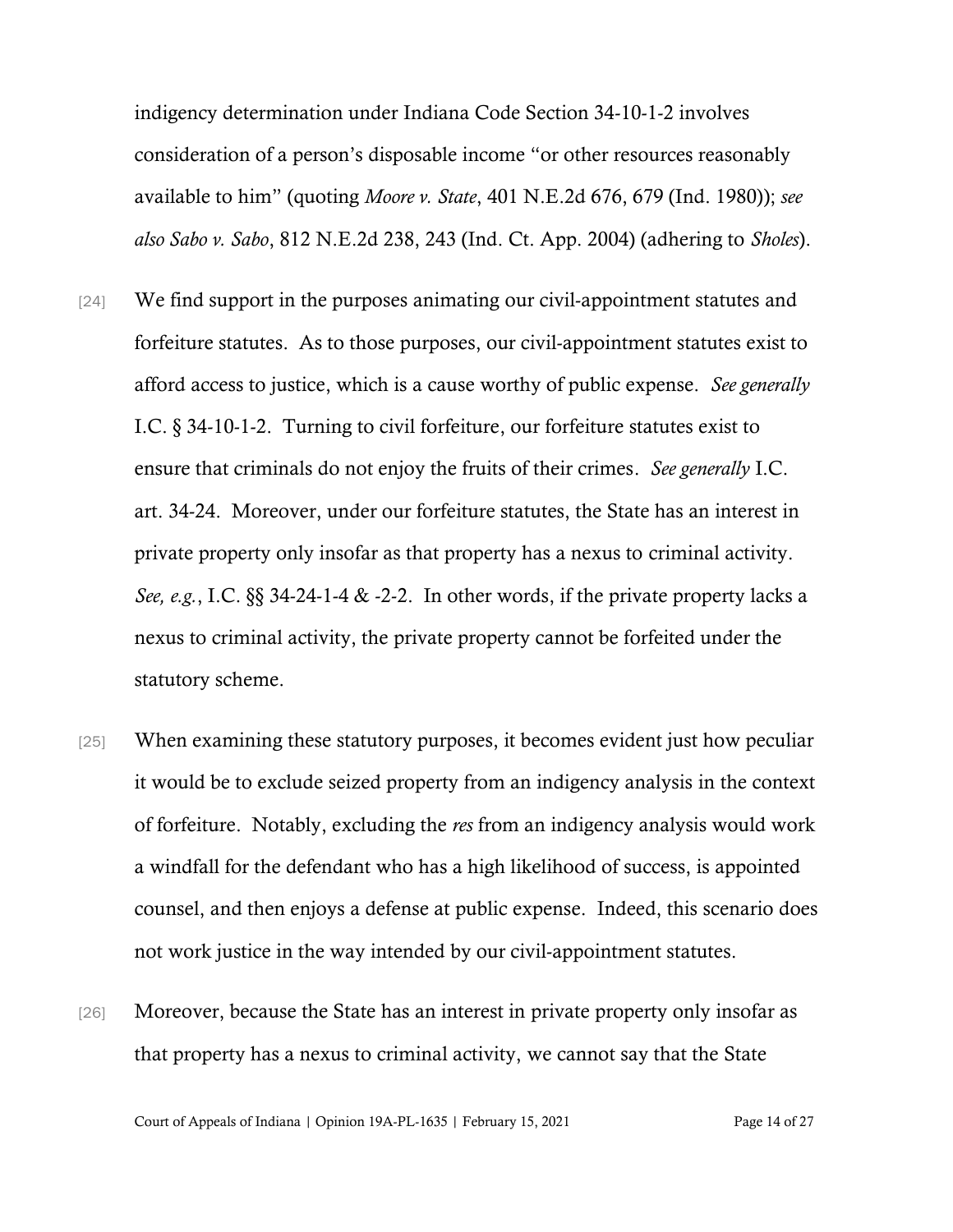would be harmed by allowing a person to use the *res* for the limited purpose of funding a defense. Allowing this limited use (1) levels the playing field and (2) ensures that private property is not needlessly and unjustly forfeited to the State. Furthermore, allowing use of the *res* to fund a defense comports with Article 1, Section 12 of the Indiana Constitution, which mandates that "every person, for injury done to him in his person, property, or reputation, shall have remedy by due course of law" and that "[j]ustice shall be administered freely, and without purchase; completely, and without denial[.]" *Cf. Smith v. Ind. Dep't of Correction*, 883 N.E.2d 802, 807-810 (Ind. 2008) (determining that a statute ran afoul of Article 1, Section 12 by prohibiting inmates from filing new claims); *Campbell v. State*, 96 N.E.2d 876, 878 (1951) (identifying a violation of Article 1, Section 12 where a criminal defendant was convicted and sentenced without advisements regarding the right to counsel, including the right to appointed counsel upon proof of indigency); *Murfitt v. Murfitt*, 809 N.E.2d 332, 334-35 (Ind. Ct. App. 2004) (determining that Article 1, Section 12 guarantees an inmate the opportunity to defend his interests in a civil action).

[27] Additionally, allowing use of the *res* would advance the interests of justice in the scenario described above. That is, allowing use of the *res* would preserve public resources for those who truly lack the means and avoid allocation of resources to those who only lack the means because of the State's seizure. *See Sholes*, 760 N.E.2d at 166 (acknowledging that public funding may be insufficient to allow the appointment of counsel in all civil cases requiring the appointment of counsel under Indiana Code Section 34-10-1-2). Further, allowing the owner to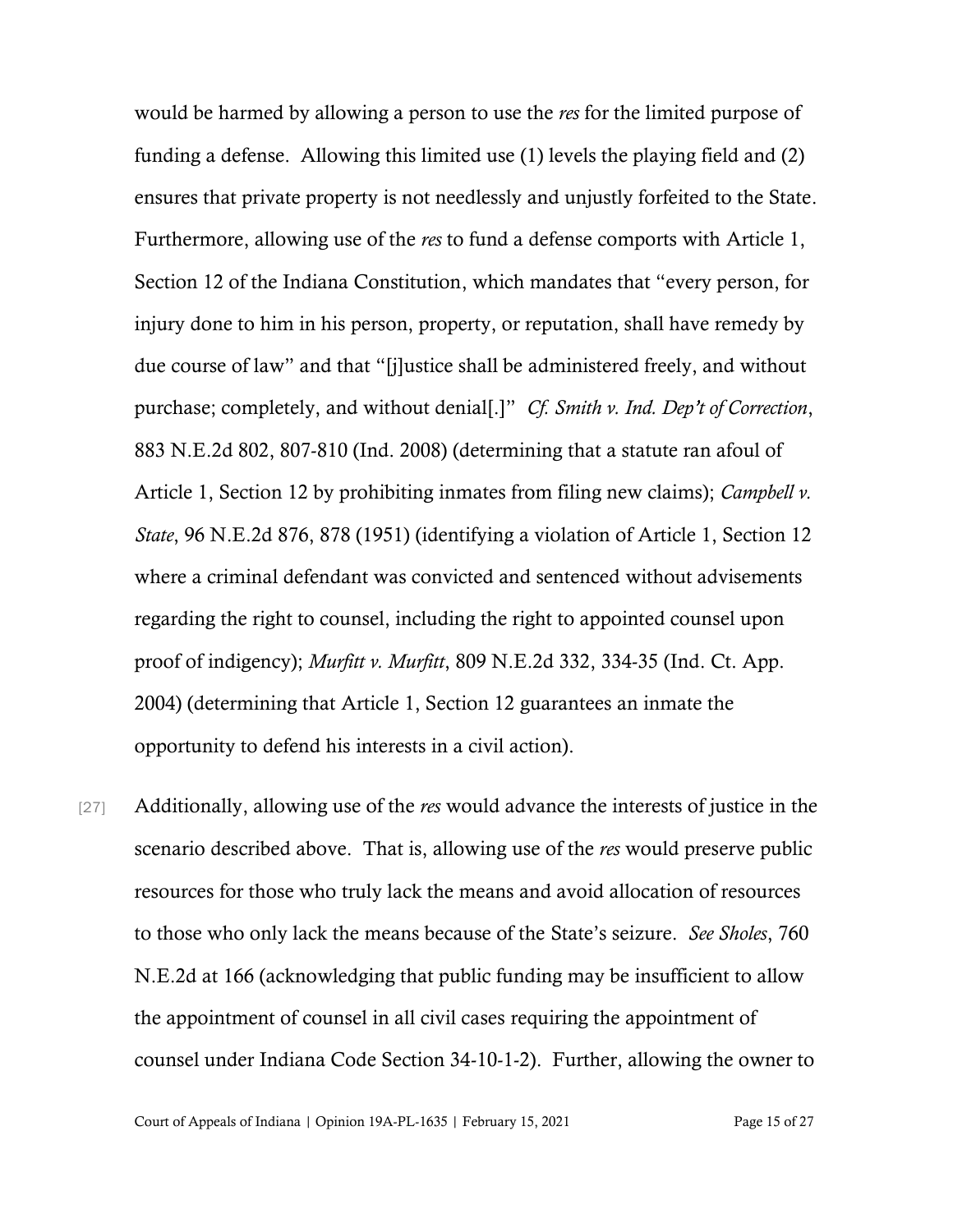use the *res* to procure representation in the forfeiture action ensures both sides will be represented by trained counsel. *See State v. Timbs*, 134 N.E.3d 12, 33 (Ind. 2019) (expressing concern about the potentially "oppressive use of civil forfeiture"); *Caudill v. State*, 613 N.E.2d 433, 436-437 (Ind. Ct. App. 1993) (juxtaposing law enforcement's heightened interest in forfeiture actions with potential "harsh consequences" suffered by the *res* owner, who—although a party to a quasi-criminal proceeding—lacks "the usual panoply of constitutional rules of criminal procedure afforded to criminal defendants"). Such representation lessens the chance of unchallenged error, including constitutional violations, and thereby increases both the efficiency and the accuracy of the judicial process. *See, e.g.*, *Hoey v. McCarthy*, 24 N.E. 1038, 1039 (1890) ("It is manifestly the duty of the courts to see to it that justice is not allowed to fail[.]"); *Ivy v. State*, 847 N.E.2d 963, 967 (Ind. Ct. App. 2006) (reversing a forfeiture judgment entered in favor of the State despite a *pro-se* litigant's legal missteps); *see also Mathews v. Eldridge*, 424 U.S. 319, 335 (1976) (explaining that identifying "the specific dictates of due process generally requires consideration of," among other things, "the risk of an erroneous deprivation of [a person's] interest through the procedures used").

[28] Civil forfeiture proceedings implicate several constitutional rights. *See, e.g.*, *Timbs v. Indiana*, 139 S. Ct. 682 (2019) (Eighth Amendment excessive fines clause); *United States v. \$39,000.00 in U.S. Currency*, 951 F.3d 740, 741-42 (6th Cir. 2020) (Fifth Amendment privilege against self-incrimination). As to those constitutional rights, non-lawyers may lack the knowledge or skill to articulate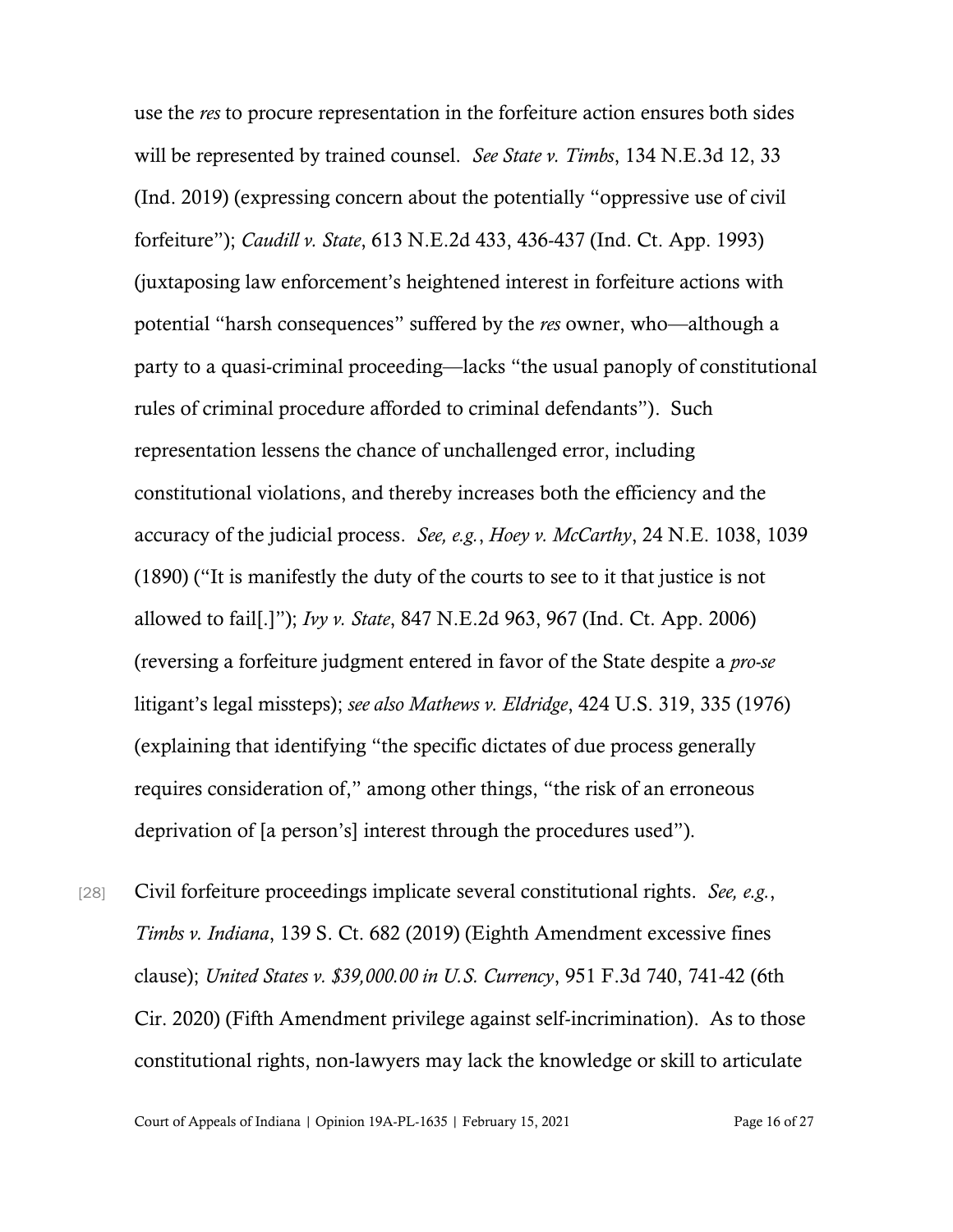arguments helpful to the court in reaching a just determination. "At the heart of our adversarial system of justice is the opportunity for both sides of a controversy to be fairly heard." *In re Anonymous*, 729 N.E.2d 566, 569 (Ind. 2000). Having counsel on both sides keeps that heart beating vigorously.

- [29] We ultimately find no statute precluding a court from (1) considering the *res* when examining a person's means or (2) allowing use of the *res* for the limited purpose of funding a defense to forfeiture. Not only do we discern no statutory impediment here, allowing use of the *res* harmonizes the pertinent statutes and is consistent with Indiana law. Indeed, it is especially notable that Indiana Code Section [34-24-2-4\(c\),](https://www.westlaw.com/Document/N48D4B700816D11DB8132CD13D2280436/View/FullText.html?transitionType=Default&contextData=(sc.Default)&VR=3.0&RS=da3.0) which applies to this appeal, expressly provides that the *res* "is considered to be in the custody of [law enforcement], subject only to order of the court." Allowing use of the *res* is such an order of the court. 7
- [30] Turning to the matter at hand, Abbott requested counsel at public expense, asserting that he was incarcerated, did not have the means to hire counsel, and that his sole source of income was \$24 per month for "working at [his] institutional job assignment or for going to school" at the correctional facility. Appellant's App. Vol. 2 at 61. Although Abbott has not specifically requested use of the *res*, he has repeatedly sought the assistance of counsel and help

<sup>&</sup>lt;sup>7</sup> The dissent notes that our legislature is currently considering a bill that would permit—but not require—the assistance of a public defender in a forfeiture case. That may be so, but we cannot know whether the bill will be enacted as currently drafted. Rather, we must decide the case before us by applying current Indiana law.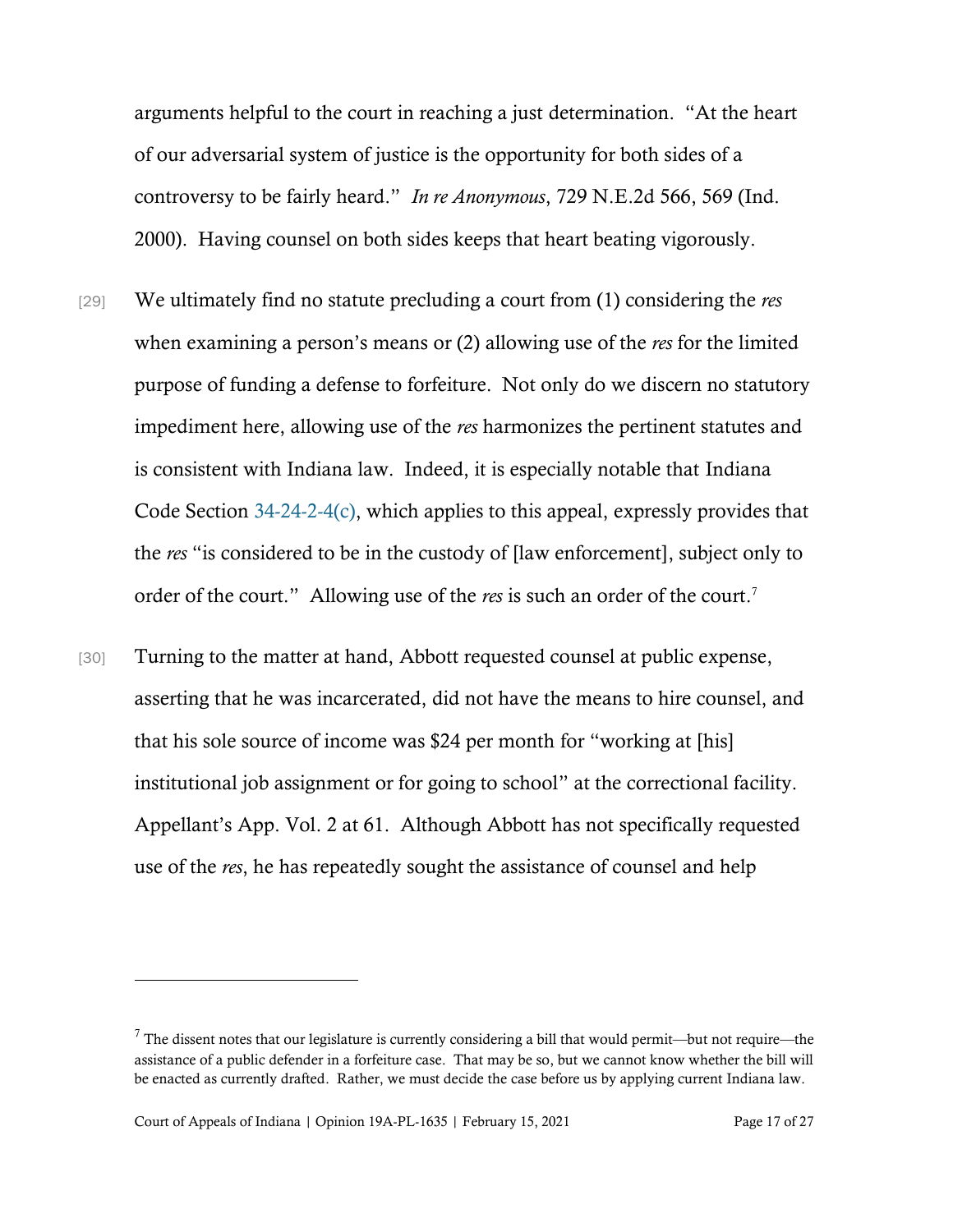paying for transcripts. Abbott would not be making these requests if he could simply use the *res*. Thus, the issue of using the *res* is properly before this Court.

[31] Regardless, even if Abbott could have more directly raised this issue, it would be inequitable to withhold the *res*—which, in this case, largely consists of cash removed from a person's pocket—when a person is otherwise financially unable to retain counsel to defend against the forfeiture of the subject *res*. *See* 30A C.J.S. *Equity* § 3 ("The purpose of equity is to promote and achieve justice with some degree of flexibility, and the traditional function of equity has been to arrive at a nice adjustment and reconciliation between competing claims."); *see also Willcox v. Stroup*, 467 F.3d 409, 412 (4th Cir. 2006) ("That possession is nine-tenths of the law is a truism hardly bearing repetition."). Indeed, in light of the equities, we are unwilling to fault Abbott—a *pro*-*se* litigant—for failing to directly request use of the *res* for the purpose of funding his defense.<sup>8</sup>

<sup>&</sup>lt;sup>8</sup> The dissent would not look to equity to resolve the instant access-to-justice issue. The dissent also asserts that "[t]he demanding analysis of whether the forfeiture statutes are unconstitutional or unconstitutional as applied to a particular defendant must take place in a case where the issue is properly raised." Slip op. at 26.

As earlier discussed, we are doubtful that this issue could be better raised by a pro-se litigant. Moreover, even if Abbott had directly raised the issue of using the *res*, we would not need to consider the constitutionality of the statutory scheme. Notably, our Supreme Court has directed us to avoid addressing constitutional issues when there are other potentially dispositive grounds. *E.g.*, *Ind. Wholesale Wine & Liquor Co., Inc. v. State ex rel. Ind. Alcoholic Beverage Comm'n*, 695 N.E.2d 99, 107-08 (Ind. 1998). We must instead harmonize statutes as best we can. *See id.* In this case, we have determined that allowing use of the *res* is in harmony with the statutory scheme—reserving public resources for those who need them and preserving the applicable burden of proof. Thus, because Indiana law permits use of the *res*, there is no reason to delve into constitutionality.

As to equity, it is well-settled that "[e]quity has the power, where necessary, to pierce rigid statutory rules to prevent injustice." *Metro. Sch. Dist. of Sw. Parke v. Vaught*, 233 N.E.2d 155, 158 (Ind. 1968). Indeed, "[t]he office of equity is to supply defects in the law. It is meant to fill in the gaps where law fails." 30A C.J.S. *Equity* § 3 (footnote omitted). Moreover "[e]quity was created to assist the person who has a right that lacks a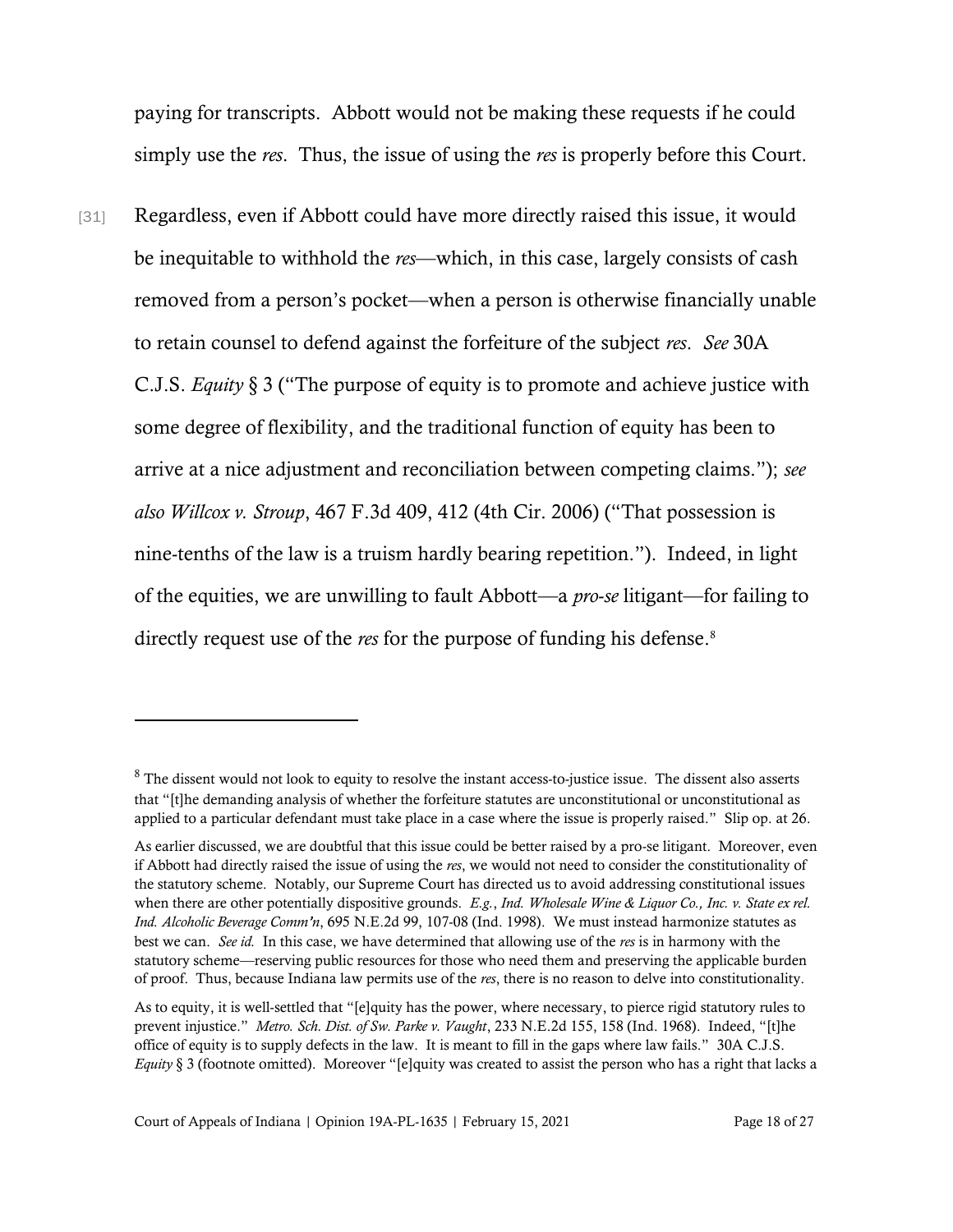[32] Ultimately, in light of the parties' competing interests in the *res* and in view of Appellate Rule  $66(C)(10)$ , which permits us to grant "any . . . appropriate" relief," we conclude that a defendant in a civil forfeiture proceeding is not excluded from using the *res* to retain counsel, purchase a transcript if needed, and pay for other reasonable expenses associated with preparing a defense. *Cf. Luis*, 136 S. Ct. at 1088 (determining that the restraint of untainted funds violated the Sixth Amendment where a criminal defendant needed those funds to hire chosen counsel to defend against criminal charges). Thus, on remand, we instruct the court to allow Abbott to use the *res* for these limited purposes. *Cf.* I.C. § 34-24-2-4(c) (providing that the *res* "is considered to be in the custody of the . . . officer making the seizure . . . subject only to order of the court"). 9

remedy, and to give relief when other remedies are futile or illusory." *Id.* (footnote omitted). Regarding the adequacy of a remedy under the instant statutory framework, the dissent asserts that equity could not apply because "defendants like Abbott have a remedy at law—the civil-appointment statute." Slip op. at 26. However, we disagree that Indiana's civil-appointment statute offers an adequate remedy. Indeed, the inadequacy of that statute has spurred this very discussion, for it hardly offers an adequate remedy if Abbott could be ineligible for appointed counsel while being prohibited from using his own money to hire a lawyer.

Finally, the dissent points out that our legislature may, at times, prevent a court from exercising its equitable powers. Although we acknowledge this proposition, our legislature has not limited the application of equity in the context of civil forfeiture. To the contrary, our legislature has even called upon equity in drafting our forfeiture statutes, at one point directing courts to "order forfeitures and dispositions . . . with due provision for the rights of innocent persons." I.C.  $\S 34-24-2-2(e)$ . Only equity could function as the sort of gap-filling pressure-relief valve contemplated by the foregoing statute. Thus, we cannot say equity has been curtailed.

Regardless, although we have identified the inequities in this case and discern no impediment to resolving an access-to-justice issue not directly raised by the *pro*-*se* litigant, we have ultimately determined that allowing use of the *res* is in harmony with the statutory framework and therefore permissible under the positive law.

<sup>&</sup>lt;sup>9</sup> The cited statute also states that the seized property "is not subject to replevin[.]" *Id.* Focusing on this portion of the statute, the dissent emphasizes that, "[w]hen interpreting a statute, 'it is just as important to recognize what a statute does not say as it is to recognize what it does say,' and we 'will not add something to a statute that the legislature has purposefully omitted.'" Slip op. at 24-25 (quoting *Rush v. Elkhart Cnty. Plan Comm'n*, 698 N.E.2d 1211, 1215 (Ind. Ct. App. 1998), *trans. denied*). Nevertheless, the dissent expansively reads the word "replevin," as though it is synonymous with allowing supervised use of the seized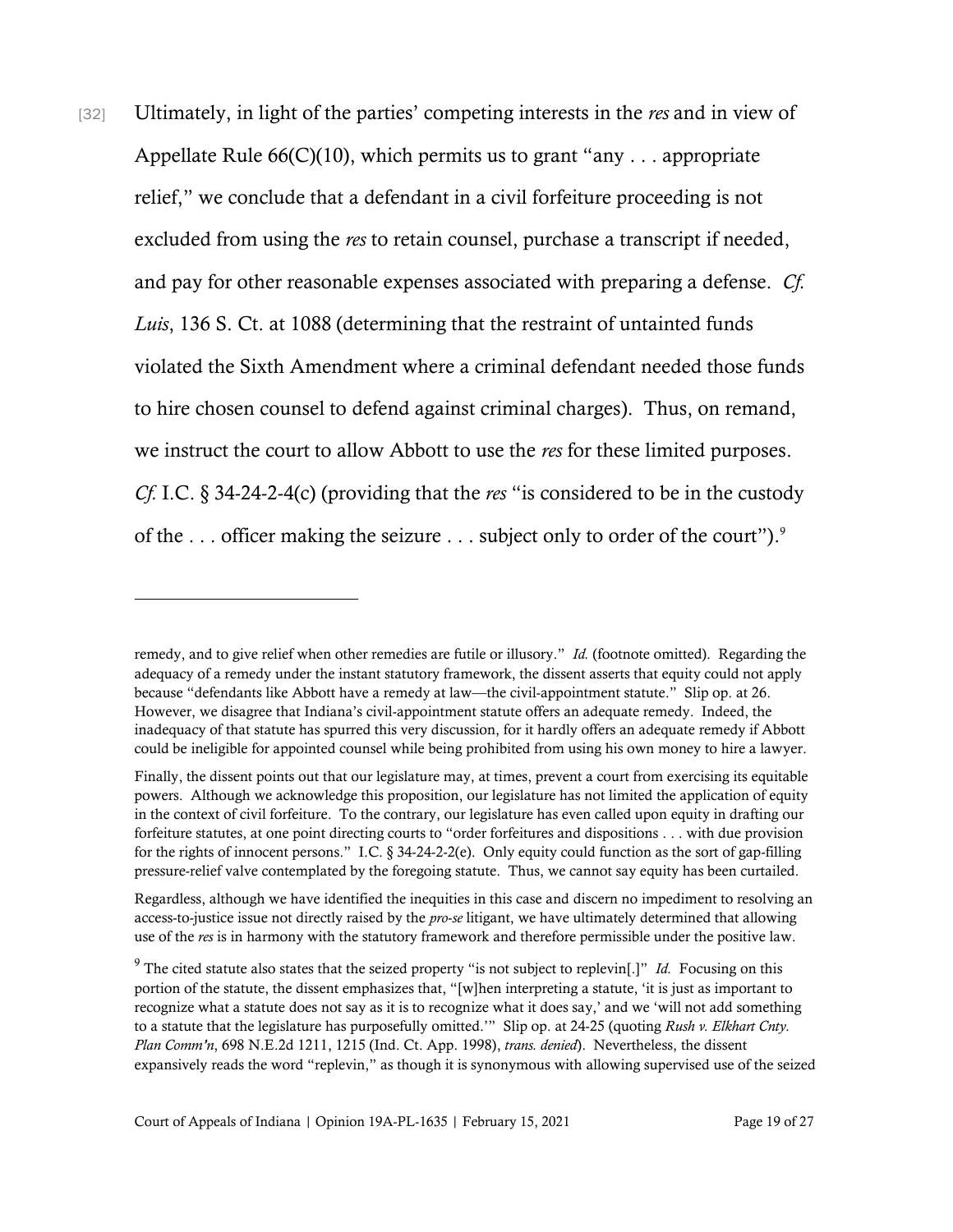# Conclusion

[33] For the foregoing reasons, we affirm summary judgment as to all items other than \$8,923 of the seized cash. Because there is a genuine issue of material fact precluding summary judgment as to that cash, we otherwise reverse and remand for further proceedings. As to the proceedings, Abbott is not entitled to counsel at public expense because he has the means to fund his own defense. On remand, we instruct the court to allow Abbott to use the *res* for defenserelated expenses. Moreover, because the trial court in this civil proceeding is in the best position to reconcile the equities between competing claims, we instruct

Court of Appeals of Indiana | Opinion 19A-PL-1635 | February 15, 2021 Page 20 of 27

cash to obtain counsel. We instead take a narrower approach, giving the word "replevin" its plain meaning. That is, under Indiana law, replevin is a civil action governed by Indiana Code Section 32-35-2-1. A replevin action involves an allegation that "personal goods" have been "wrongfully taken or unlawfully detained[.]" I.C. § 32-35-2-1 (emphasis added); *cf. Replevin*, Black's Law Dictionary (11th ed. 2019) (defining "replevin" as "[a] lawsuit to repossess personal property wrongfully taken or detained by the defendant, whereby the plaintiff gives security for and holds the property until the court decides who owns it"); 77 C.J.S. *Replevin* § 1 (2020) ("Replevin is an action at law for the recovery of specific items of personal property wrongfully detained.").

Here, the *res* is cash. It is hornbook law that cash—which is fungible—is not a personal good. *See Goods*, Black's Law Dictionary (11th ed. 2019) (defining "goods" as "[t]angible or movable personal property other than money" (emphasis added)); *cf.* Thus, because the instant *res* is not eligible subject matter for a replevin action, we cannot say that allowing the trial court to supervise use of the cash amounts to a replevin action. Nonetheless, even if we were dealing with personal goods potentially subject to replevin, allowing use of the *res* does not amount to a replevin action because it involves no contention that the *res* was wrongfully taken or unlawfully detained. We also note that the plaintiff in a replevin action may obtain not only "the delivery of the property, or the value of the property in case delivery is not possible," but also "damages for the detention of the property." I.C. § 32-35-2-33. Yet, use of the *res* here would not expose the State to damages.

Ultimately, we think it prudent of our legislature to foreclose replevin actions for personal goods potentially subject to forfeiture, allowing the State to pursue forfeiture without exposure to this type of liability. Indeed, avoiding liability is likely why our legislature chose the word "replevin" rather than a more expansive phrase that would have prohibited any use of the subject *res* during the pendency of the proceedings. Furthermore, not only did our legislature decline to draft an outright prohibition on use of the *res*, it also chose open-ended language. Indeed, Indiana Code Section 34-24-2-4(c) provides that, although seized property is not subject to replevin, the property is "considered to be in the custody of [law enforcement], subject only to order of the court." Allowing this limited use of the *res* is such an order of the court, falling squarely within the statute.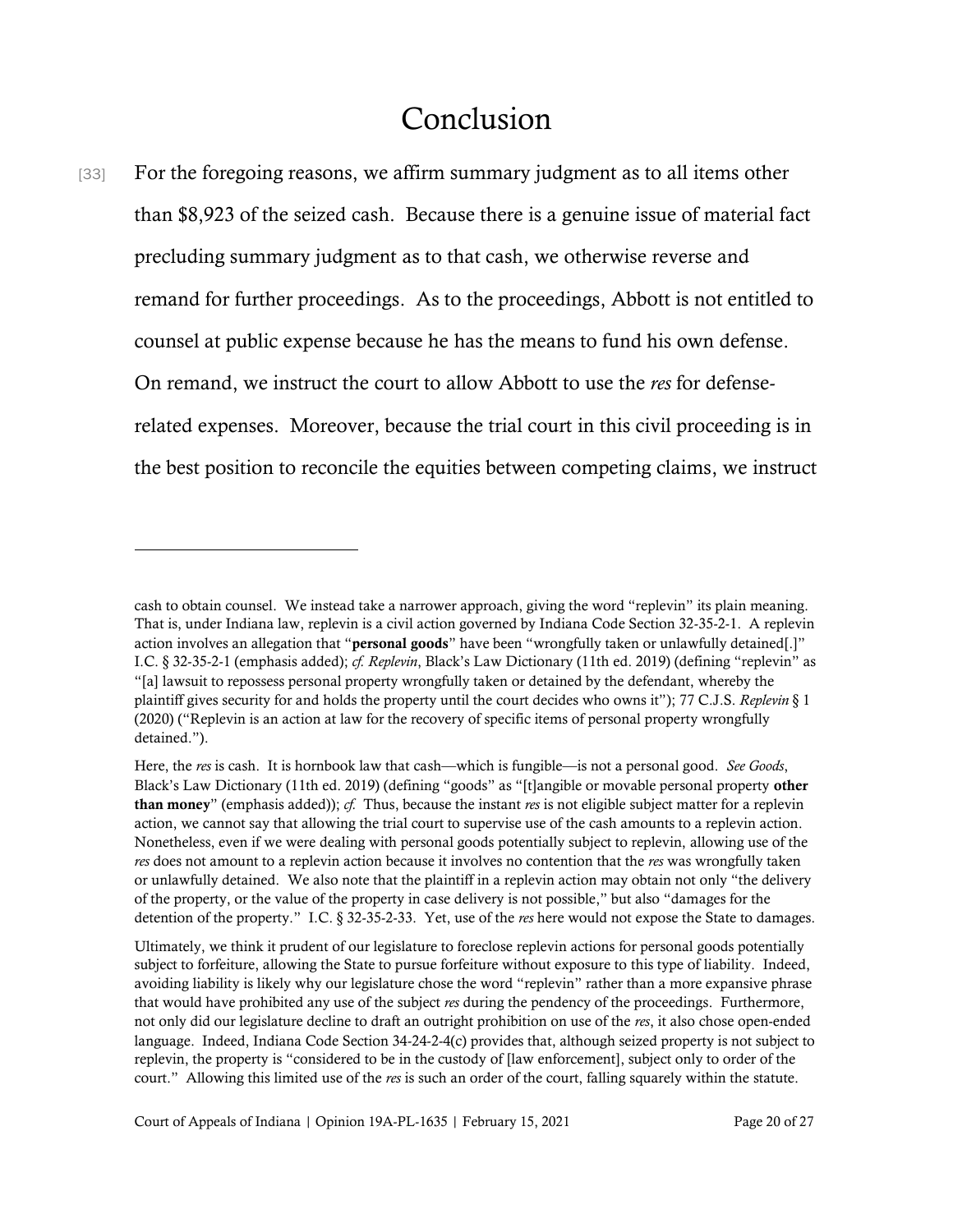the court to adopt reasonable procedures to supervise expenditures from the *res*. 10

[34] Affirmed in part, reversed in part, and remanded for further proceedings.

Weissmann, J., concurs. Vaidik, J., concurs in part and dissents in part with separate opinion.

 $^{10}$  Having resolved the case on the foregoing grounds, we need not address any other issue presented.

Court of Appeals of Indiana | Opinion 19A-PL-1635 | February 15, 2021 Page 21 of 27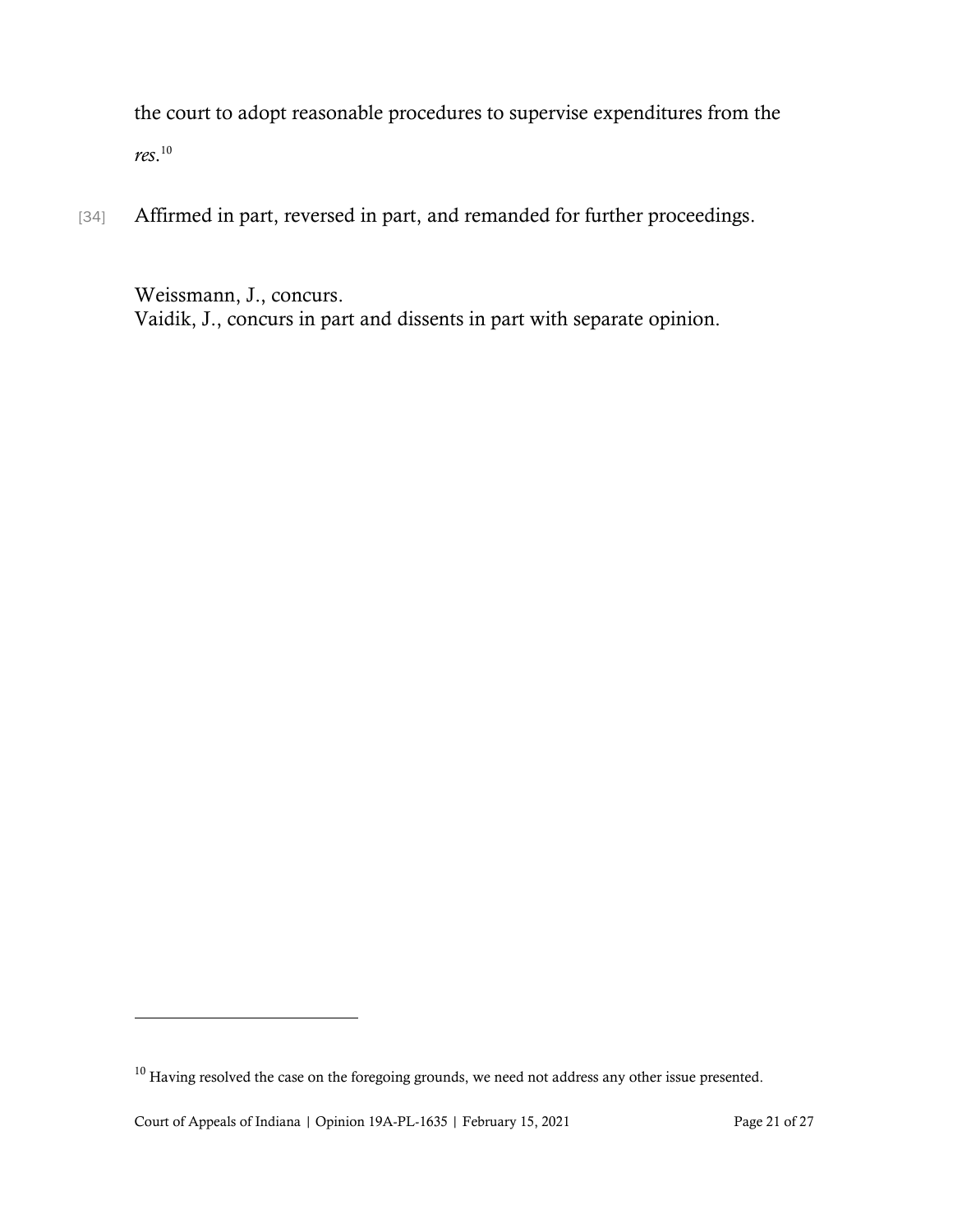# IN THE COURT OF APPEALS OF INDIANA

Terry L. Abbott, *Appellant-Respondent,*

v.

State of Indiana *Appellee-Petitioner.* Court of Appeals Case No. 19A-PL-1635

### Vaidik, Judge, concurring in part, dissenting in part.

- [35] I concur with the majority that the trial court erred in granting summary judgment because there are material facts at issue. But I respectfully dissent from my colleagues' determination Abbott should be able to use the seized cash to pay for an attorney in the civil-forfeiture proceeding.
- [36] Abbott first argues the trial court erred in granting summary judgment. As the majority notes, Abbott claimed a portion of the cash seized was lawfully earned by him. *See* Appellant's App. Vol. II pp. 45-46. This is sufficient to prevent summary judgment. *Hughley v. State*, 15 N.E.3d 1000, 1003 (Ind. 2014) (holding defendant's "perfunctory and self-serving" affidavit sufficient to raise a genuine issue of material fact and defeat a summary-judgment motion). Abbott also argues the trial court erred in not appointing him an attorney under Indiana Code section 34-10-1-2(b), which allows a trial court to appoint an attorney for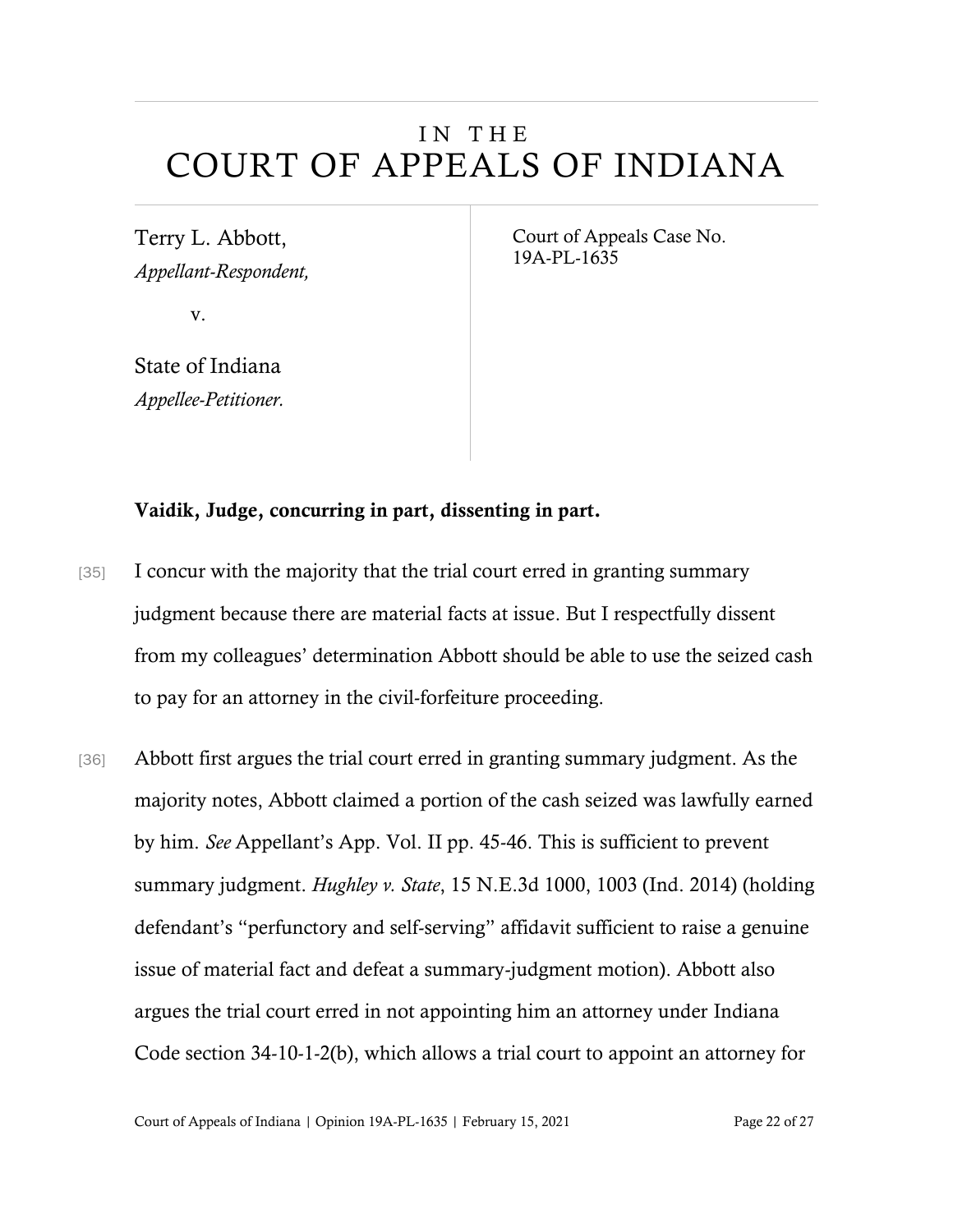a civil litigant "under exceptional circumstances[.]" However, the trial court "shall deny" the request for an attorney if the defendant "is unlikely to prevail[.]" *Id* at (d). The trial court found Abbott did not have a likelihood of prevailing on the merits and declined to appoint him an attorney. I agree.

- [37] Law-enforcement officers conducted two controlled buys at Abbott's house. During both buys Abbott sold illegal drugs to a confidential informant. Officers then executed a search warrant at his home, where they found marijuana, methamphetamine, and hundreds of pills containing amphetamine and alprazolam, as well as several firearms, drug paraphernalia, \$2,414 in a safe, and \$6,760 on Abbott's person. Abbott was later convicted of four felonies, including dealing in a controlled substance and dealing in methamphetamine, and received a sentence of twenty-eight years. Based on his criminal convictions and the evidence seized from his house, I do not believe the trial court erred in concluding Abbott is unlikely to prevail in his defense and denying him appointed counsel under the statute.
- [38] This is where the analysis should end—an affirmation of the trial court's ruling on Section 34-10-1-2 and a reversal of the order granting summary judgment. Yet the majority goes on to bypass Indiana's forfeiture statutes and, invoking "equity," creates a new remedy allowing indigent defendants to use property seized by law enforcement to fund their defense. Because equity is not the appropriate avenue for relief, I dissent.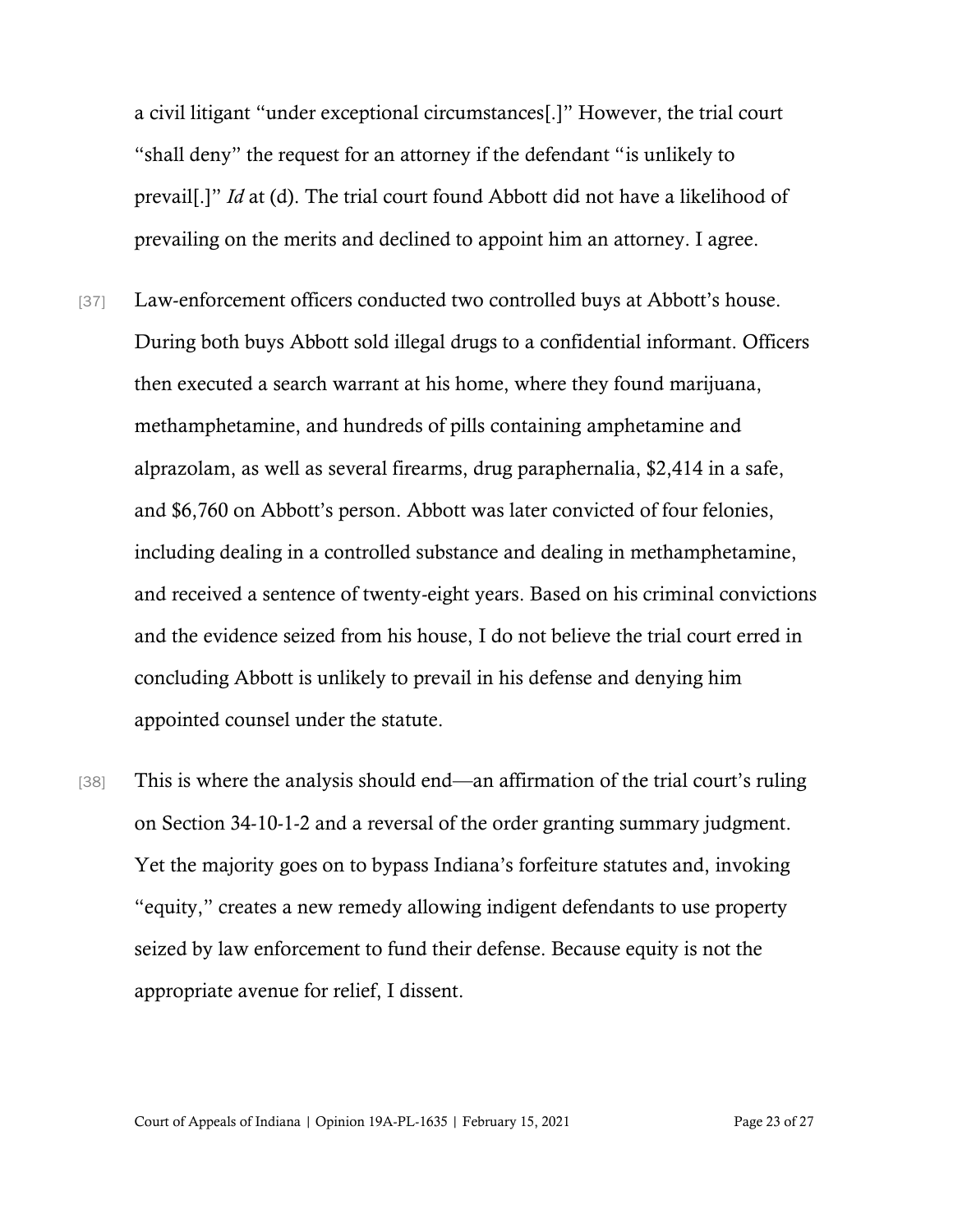- [39] Chapters 1 and 2 of Title 34, Article 24 of the Indiana Code govern civil forfeitures. Chapter 1 provides for the forfeiture of property used in violation of certain criminal statutes, and Chapter 2 provides for the forfeiture of property incident to corrupt business influence. And while both chapters address the custody of the seized property pending judgment and allow its release in certain circumstances, those circumstances are not present in Abbott's case. For example, both chapters address replevin, an action which primarily involves a court's determination of "present possession" over seized property until a final judgment can be made. *State Exchange Bank of Culver v. Teague*, 495 N.E.2d 262, 266 (Ind. Ct. App. 1986) ("The only issue necessarily decided in a replevin action is the right to present possession."). Like replevin, the majority's remedy involves the present possession and release of seized property during the pendency of the proceedings. Chapter 1 prohibits replevin entirely, while Chapter 2 allows replevin only where the prosecution did not bring the forfeiture action within the statutory time period or where the replevin action is brought by a person unaware of the criminal activity whose right, title, or interest is of record. Ind. Code §§ 34-24-1-2(l), 34-24-2-4(c). And Chapter 1 provides for the "provisional release [of seized property] pending final forfeiture determination." I.C. § 34-24-1-2(d). But the statute limits the property that may be provisionally released to "real property or a vehicle," not cash. *Id*.
- [40] When interpreting a statute, "it is just as important to recognize what a statute does not say as it is to recognize what it does say," and we "will not add something to a statute that the legislature has purposely omitted." *Rush v.*

Court of Appeals of Indiana | Opinion 19A-PL-1635 | February 15, 2021 Page 24 of 27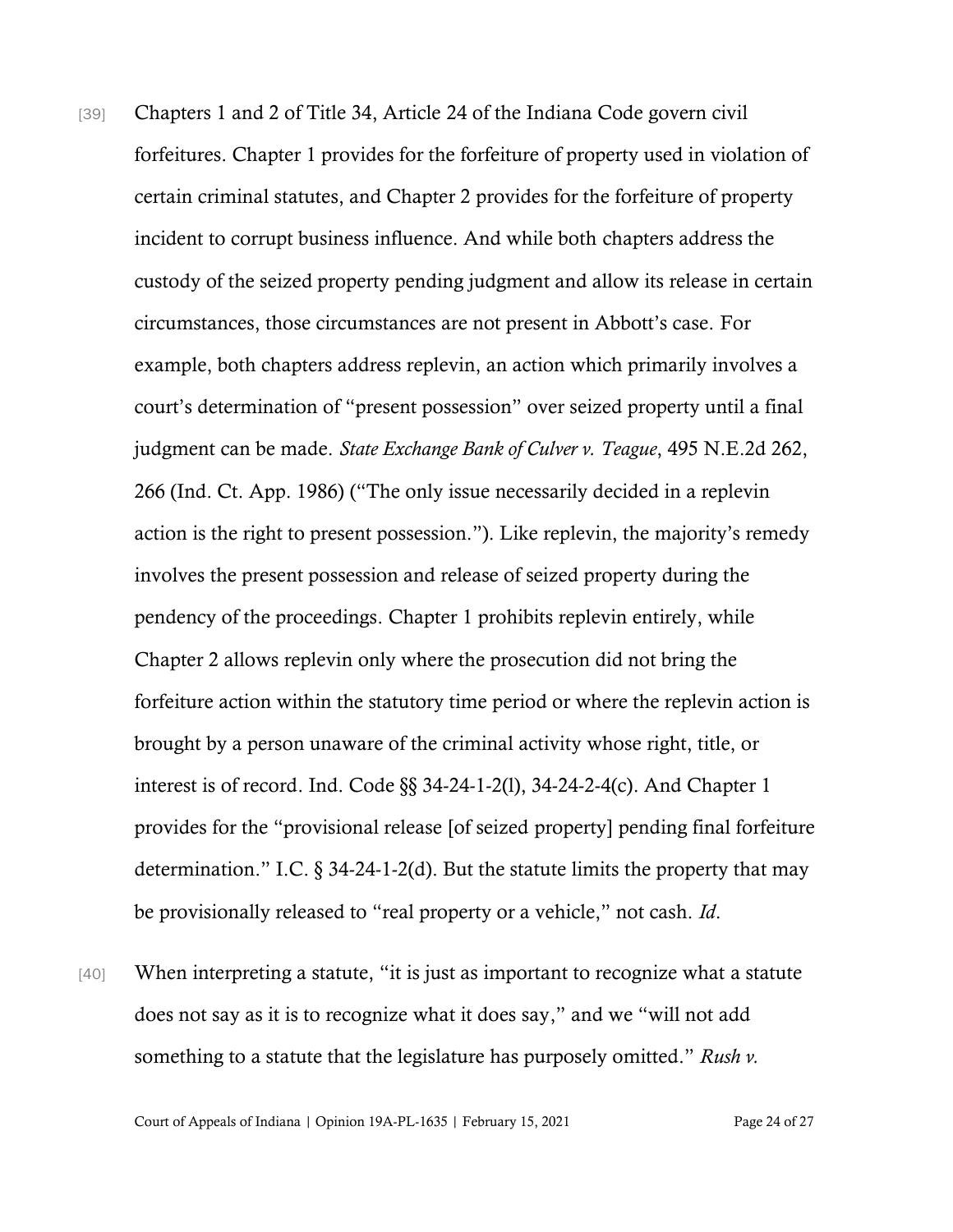*Elkhart Cnty. Plan Comm'n*, 698 N.E.2d 1211, 1215 (Ind. Ct. App. 1998), *trans. denied*. Here, the legislature has created a statutory forfeiture scheme detailing the procedure for civil forfeitures, from the initial seizure to its custody in the interim to its disposition after judgment. That the legislature included limited means of release of property—replevin and provisional release —shows it was aware of its ability to provide the relief suggested by the majority here. Yet it chose not to do so in situations like Abbott's.<sup>11</sup>

- [41] Nor do I agree with the majority that Chapter 2's provision that seized property "is considered to be in the custody of the law enforcement officer making the seizure, subject only to order of the court," I.C.  $\S$  34-24-2-4(c), means any court may order any relief regarding the seized property. Such a reading would render much of the statutory scheme irrelevant—why allow and prohibit certain relief if any court can implement any remedy it chooses?
- [42] Therefore, the forfeiture statutes do not allow the use of seized property to pay for an attorney during the pendency of the appeal. The majority attempts to circumvent the forfeiture statute by claiming equity demands the inclusion and use of the seized property when making an indigency determination under the civil-appointment statute. There are two flaws in this reasoning. First, equity

 $11$  Other state legislatures have enacted statutes permitting the release of seized property to fund a defense. *See* N.Y. C.P.L.R. § 1312(4) (allowing release of funds for "attorneys' fees and expenses for the representation of the defendant in the forfeiture proceeding"); Conn. Gen. Stat. § 54-36h(e) (allowing release of funds subject to forfeiture for "legitimate attorney's fees in connection with [defendant's] defense in a criminal prosecution").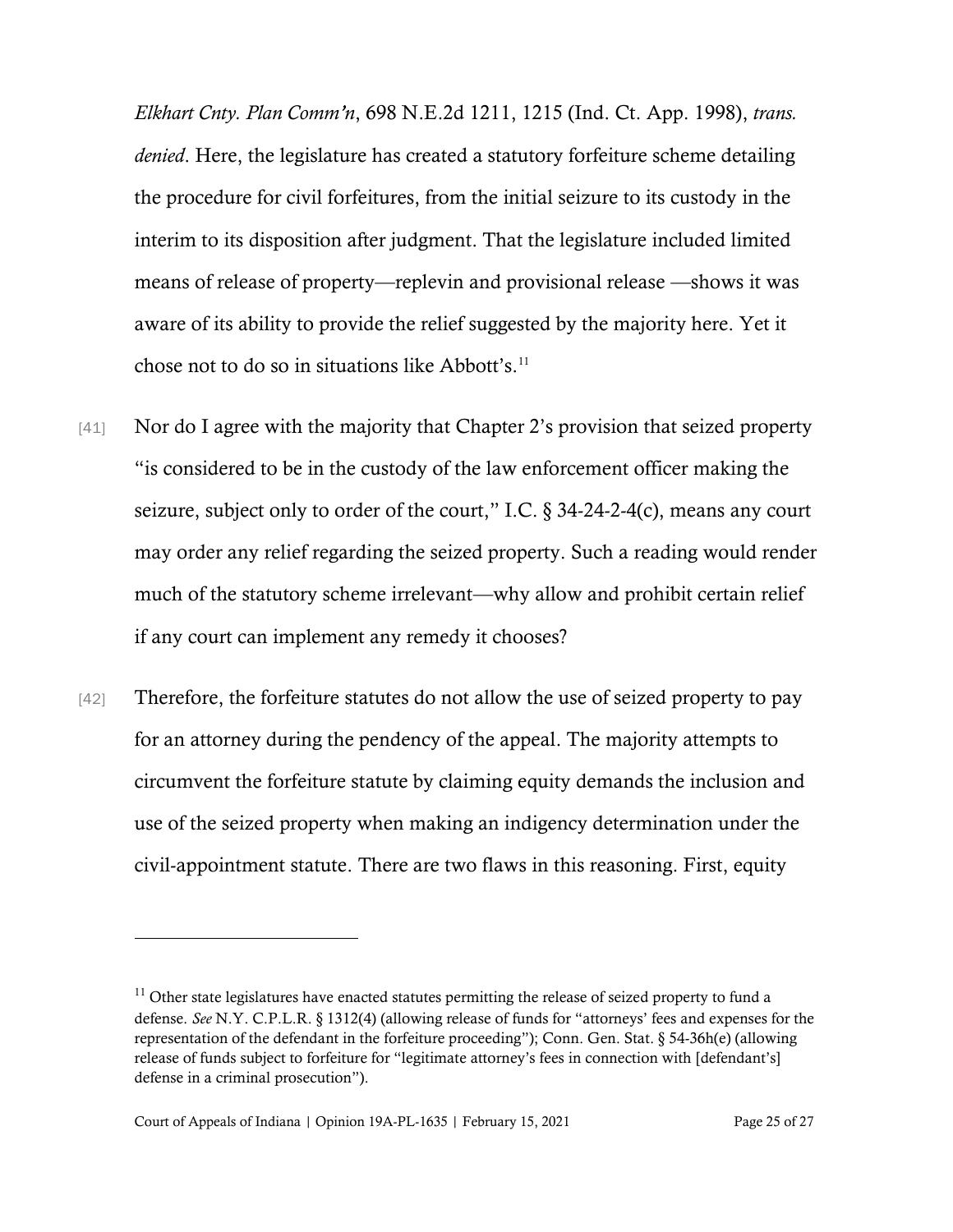cannot be used by the judiciary to bypass inconvenient statutes. Nor can equity supersede otherwise constitutional statutes. *See State ex rel. Root v. Circuit Court of Allen Cnty.*, 259 Ind. 500, 289 N.E.2d 503, 506 (1972) ("[T]he Legislature may constitutionally prevent a court from exercising its equity jurisdiction as long as it does not prevent parties from obtaining due process in the proceedings created by statute."). The demanding analysis of whether the forfeiture statutes are unconstitutional or unconstitutional as applied to a particular defendant must take place in a case where the issue is properly raised.

- [43] Second, equity is only available when there is no adequate remedy at law. *Branham Corp. v. Newland Resources, LLC*, 44 N.E.3d 1263, 1273 (Ind. Ct. App. 2015) ("[C]ourts will not exercise equitable powers when an adequate remedy at law exists."). Indigent defendants like Abbott have a remedy at law—the civil-appointment statute. Although the forfeiture statutes do not permit an indigency determination to consider the seized property, defendants like Abbott can still obtain relief under the civil-appointment statute if they satisfy the conditions of the statute. But in this case, the trial court found Abbott failed to show he met the conditions. If the majority disagrees with this trial-court finding, it should say so.
- Court of Appeals of Indiana | Opinion 19A-PL-1635 | February 15, 2021 Page 26 of 27 [44] While I recognize there has been prosecutorial overreach in civil-forfeiture cases requiring our intervention, this is not one of those cases. And when there is abuse, the judiciary has appropriate remedies to address such issues—holding the State to its burden of proof, overturning statutes based on constitutional violations, and appointing an attorney under the civil-appointment statute. *See*